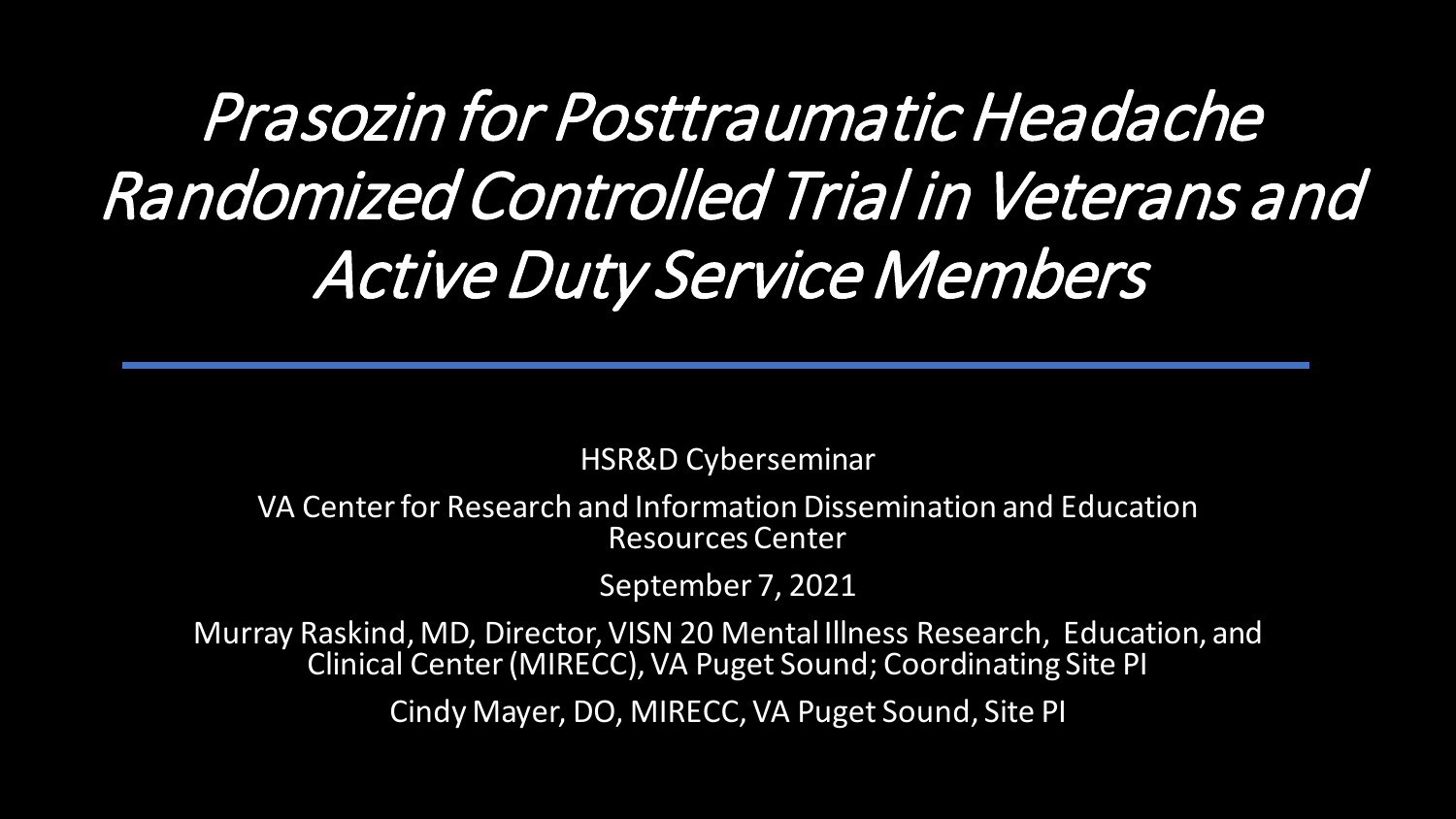# Presentation Outline

- Background
	- Posttraumatic headaches (PTH) the problem in context
	- Why prazosin?
		- Prior observations
		- Theoretical mechanism(s) of action
- Prazosin for PTH Randomized Controlled Trial (RCT)
	- Methods
	- Results of planned interim analysis of primary outcome measure and selected secondary outcome measures
	- PTH participant case presentation
- Future directions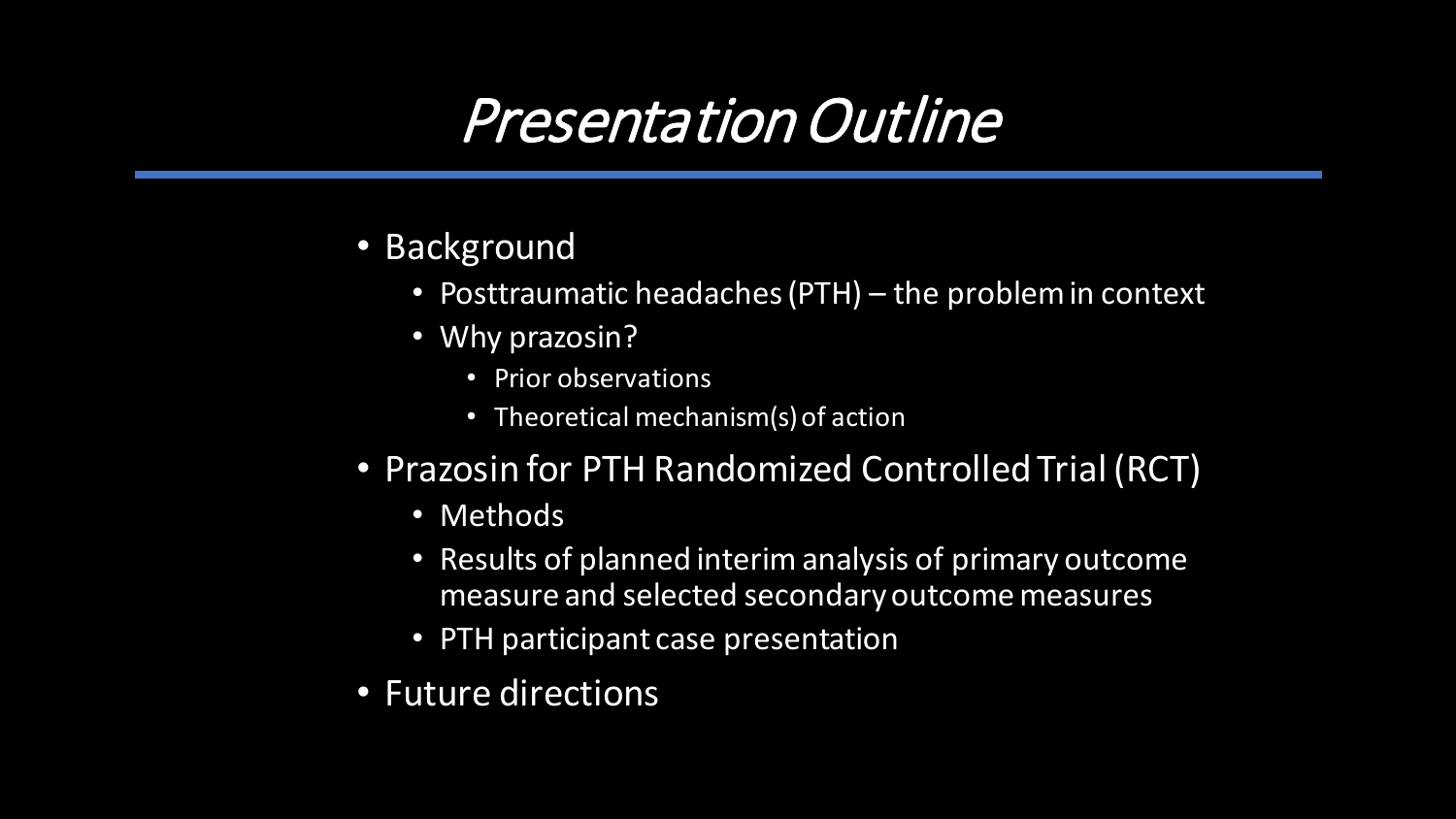#### Posttraumatic Headaches

- = Most common symptom following concussion
- Most resolve within 6 months following injury
- In Veterans up to 60% persist for a year or more
- Co-morbid postconcussive symptoms may include sleep impairments, cognitive issues, photophobia, autonomic disfunction, anxiety, depression, PTSD symptoms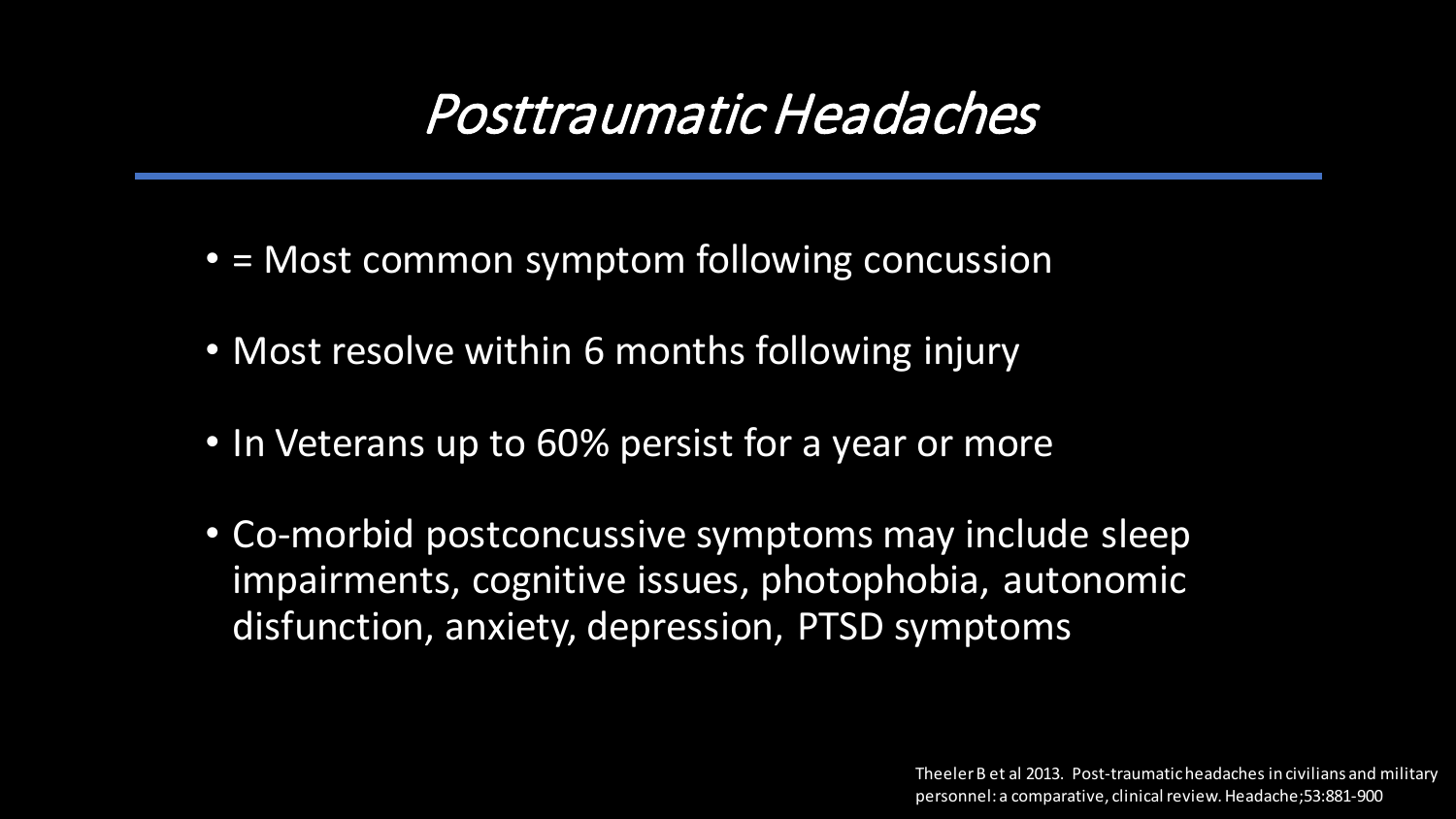# Posttraumatic Headaches

- Phenotypically similar to primary headaches, most commonly migraine, but recent imaging and other evidence suggests different structural and functional brain changes
- Currently no FDA-approved treatments specifically for PTHs
- Treated as the primary headache type they most resemble
- Medical management includes
	- as-needed "rescue" medications to interrupt onset or treat headache pain and other symptoms
	- scheduled prophylactic medications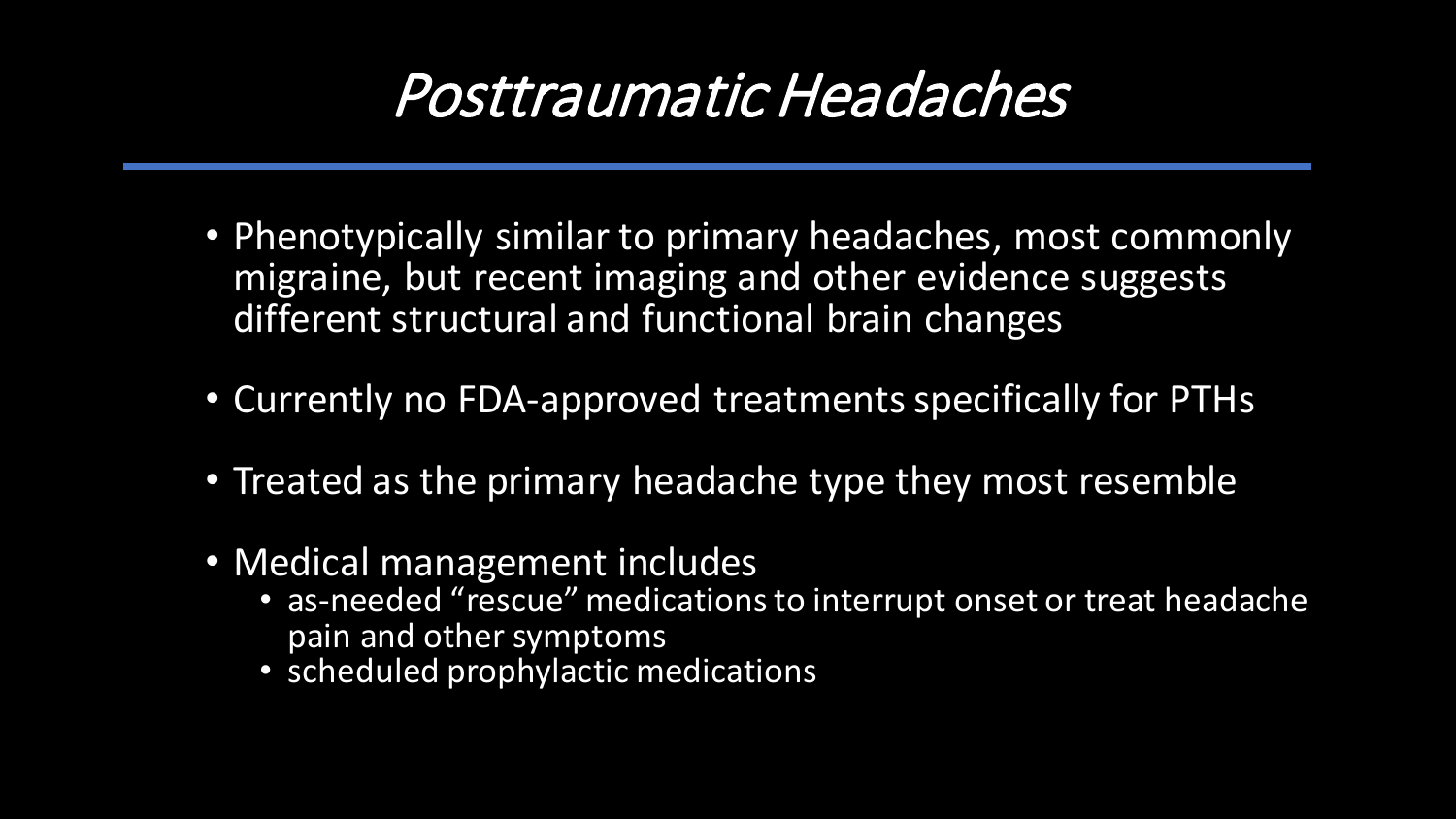#### Posttraumatic Headaches

- Acute (lasting <3 mo) tend to be tension-type or have less welldefined features, which may reflect acute brain injury effects vs
- Persistent (lasting ≥3 mo) tend to have more migraine features; more resistant to treatment; more likely to transform from occasional (episodic) to frequent (chronic) and become more difficult to treat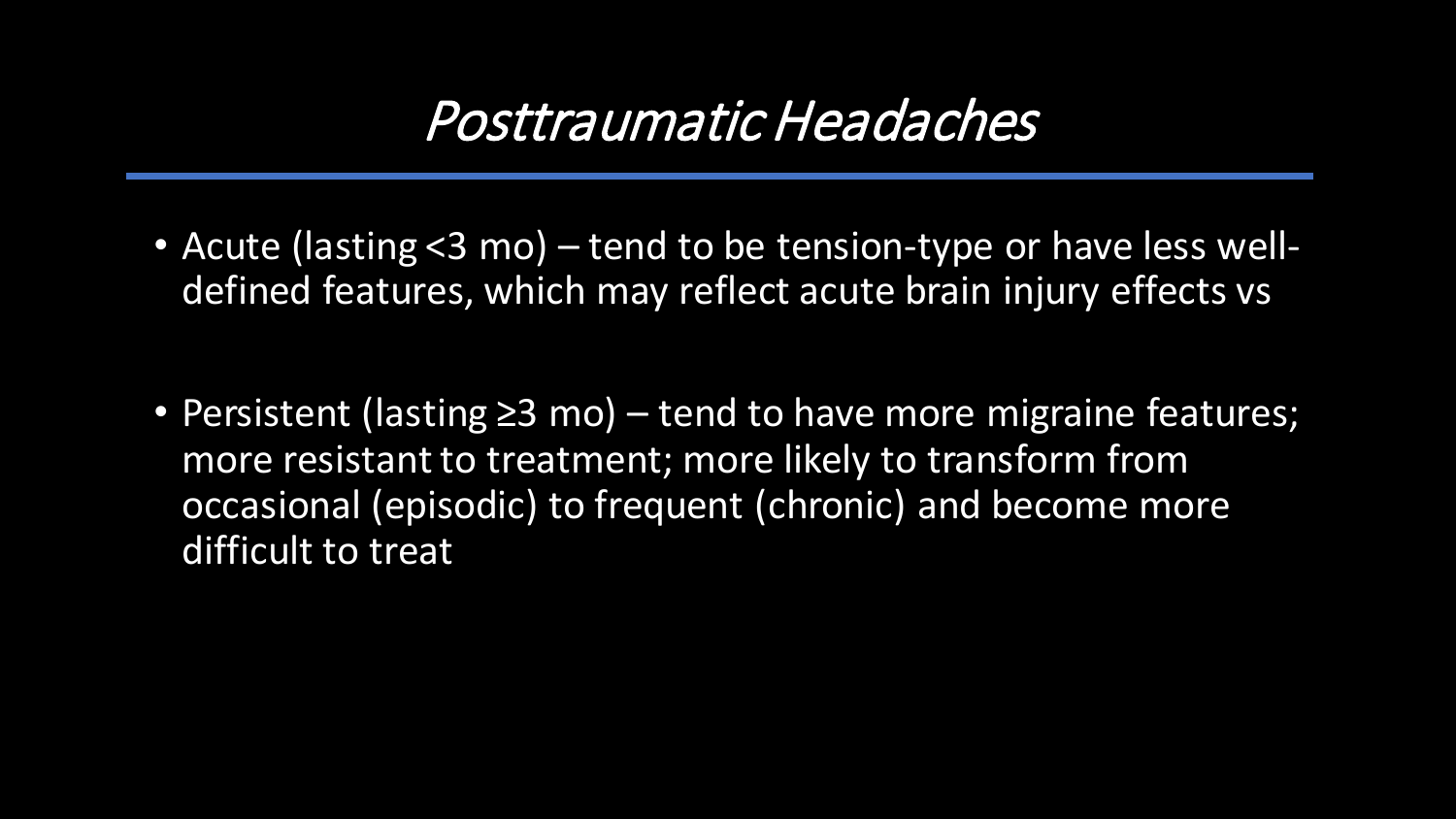# Episodic vs Chronic Headaches

- Both tension-type and migraine headaches can transform from episodic to chronic
- Chronic tension-type:
	- ≥15 days/month lasting hours to days or unremitting; may have mild nausea
- Chronic migraine:
	- ≥15 days/month which on ≥8 days/mo have migraine features
- Chronic tension-type and migraines can co-occur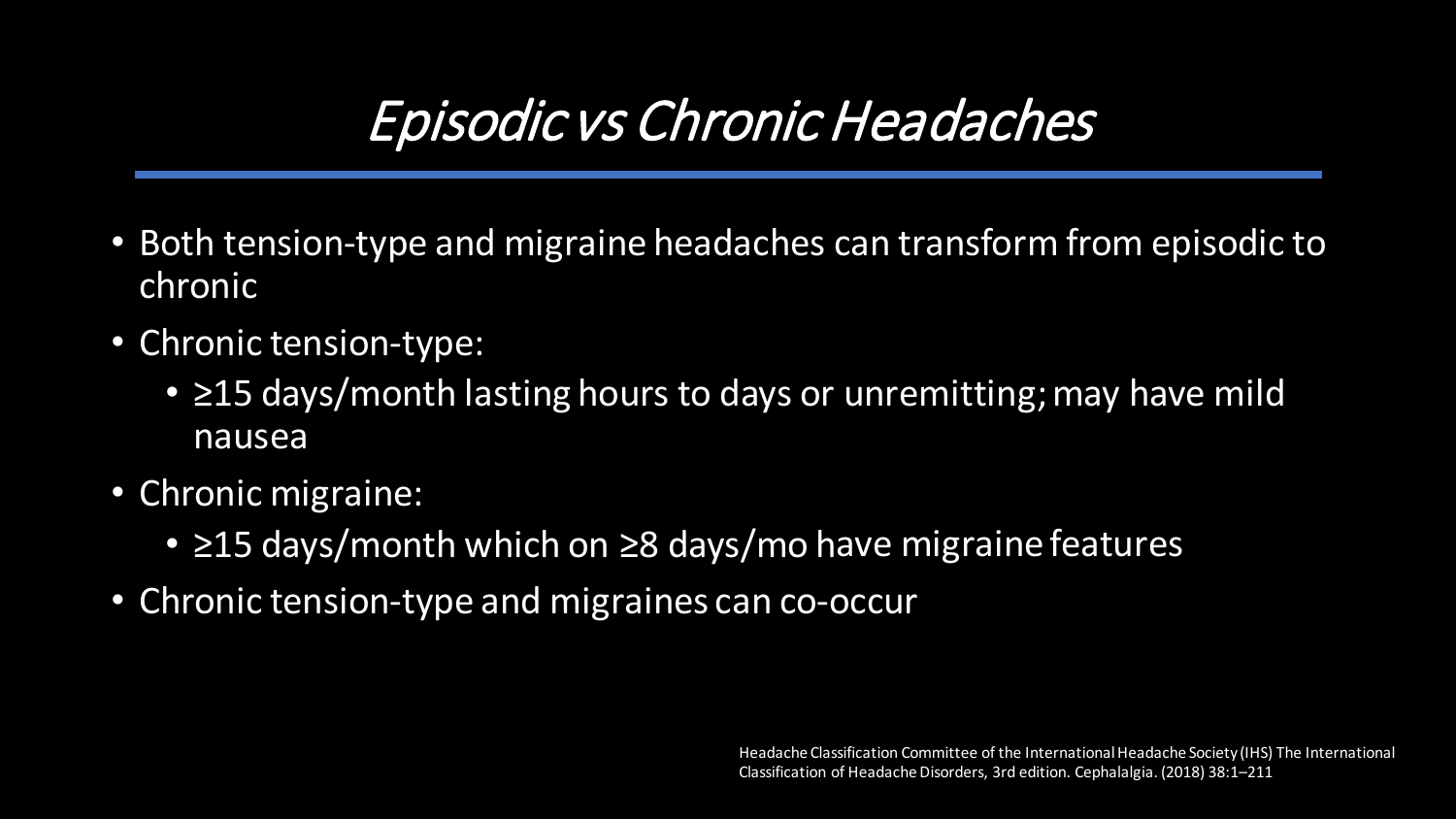# Chronic Daily Headaches



- Inadequate treatment or poor response can lead to headaches becoming more frequent, severe, and chronic
- The transformation from episodic to chronic may represent progression in pathology and/or central pain sensitization
- Brain imaging shows structural and functional changes between episodic and chronic headaches
- Can be disabling and difficult to treat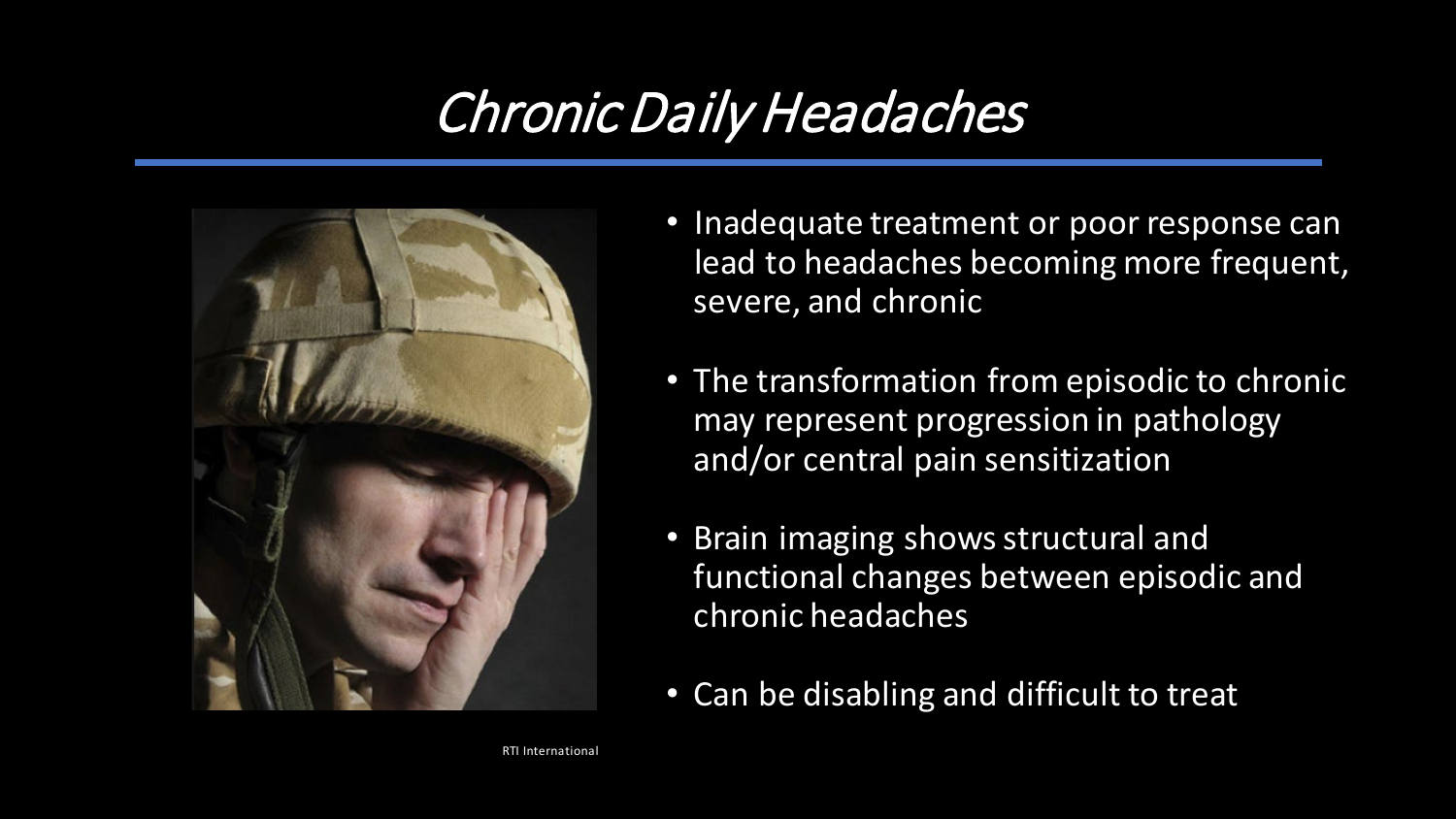#### Pathologic Pain: Central Sensitization

- A manifestation of plasticity of the somatosensory nervous system in response to inflammation, neural injury (e.g., by CGRP, synthesized by small-diameter sensory neurons)
- Results in uncoupling of pain sensation from noxious peripheral stimuli
- Net effect previously subthreshold inputs generate increased outputs (facilitation; potentiation) resulting in sensory hypersensitivity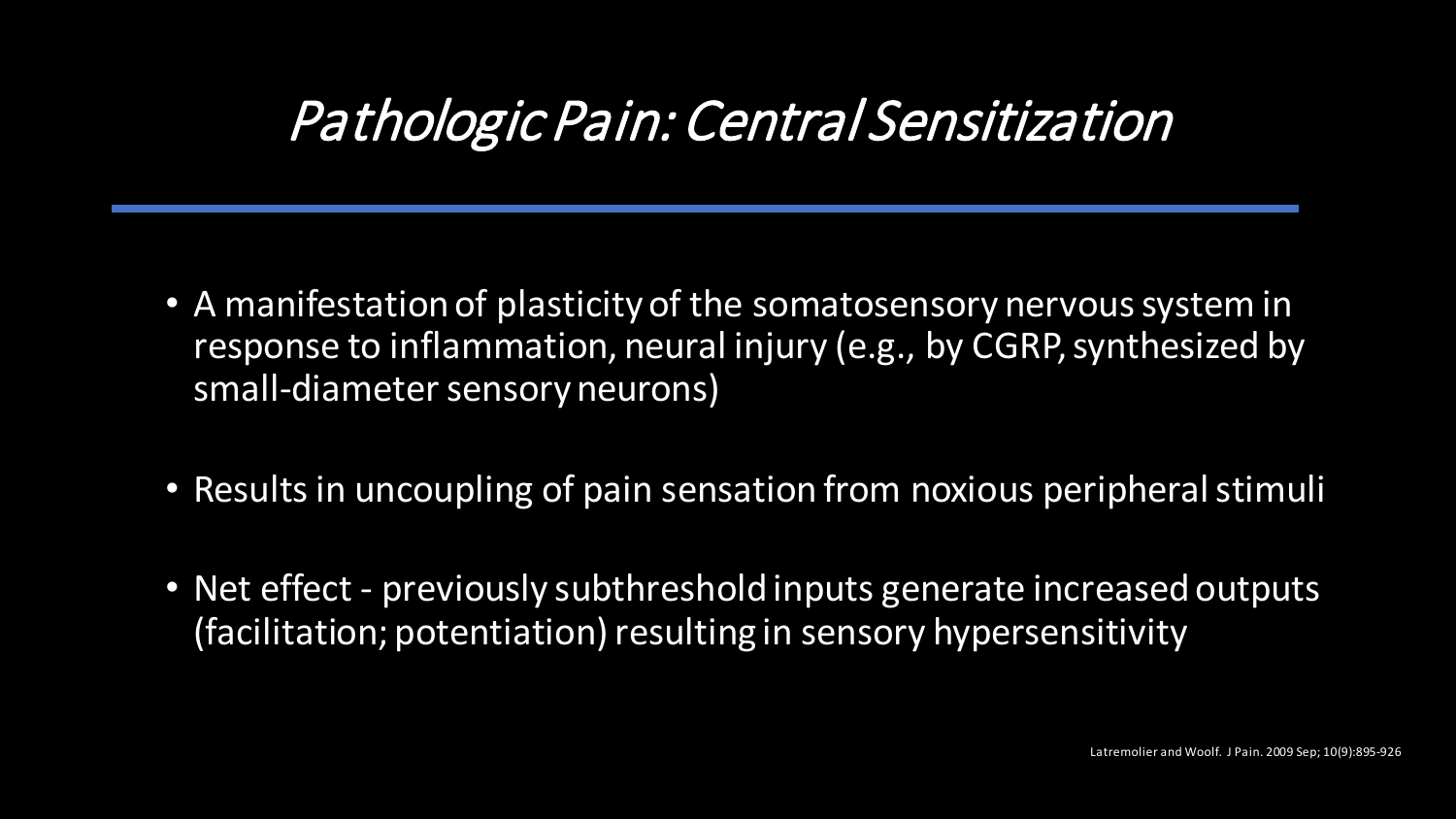#### Central Sensitization

- Features of central sensitization:
	- Allodynia normally painless stimuli become painful, for example wearing glasses, earrings, hats, combing hair
	- Hyperalgesia heightened response to painful stimulus
- Possible alteration of endogenous pain inhibition pathways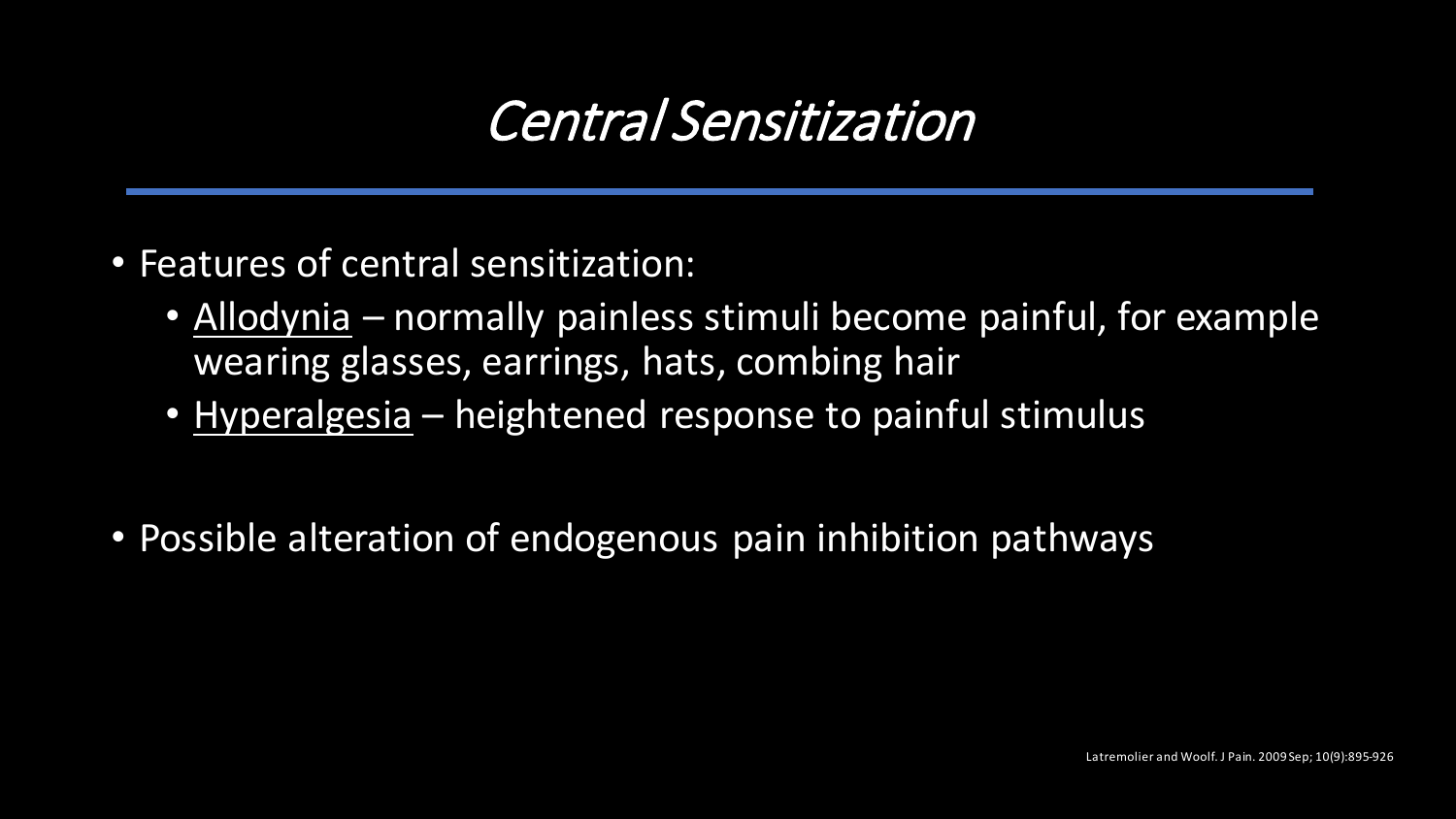# Pathophysiology of PTH

- In addition to alterations in pain processing, patients can develop emotional and affective responses to chronic pain, impacting daily function, relationships, and overall quality of life
- The longer PTHs persist, the greater the chances for developing medication over-use habits that may be rooted in anticipatory anxiety, which can further add to the headache burden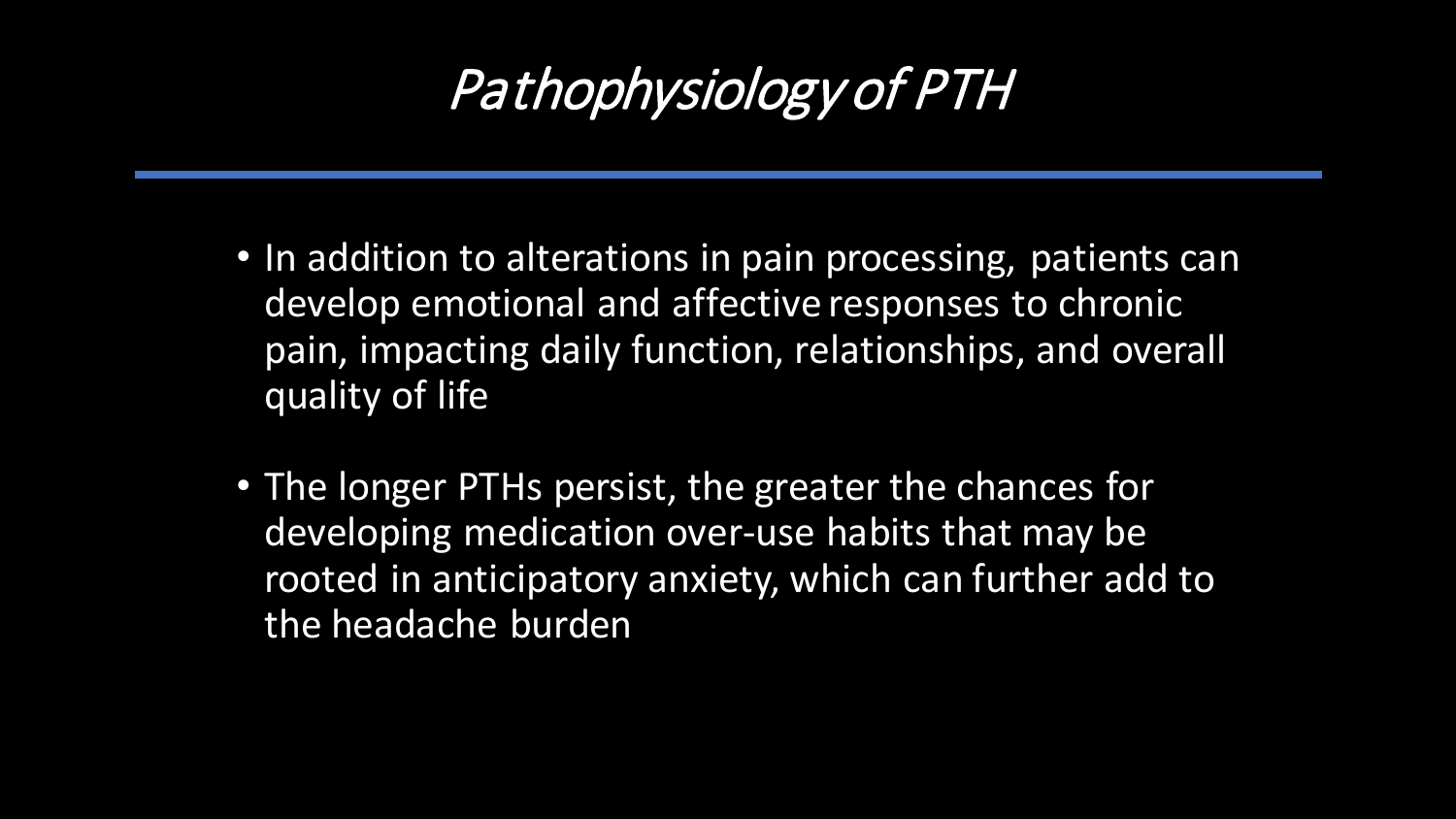#### Medication Over-use

- Regular overuse for >3 months of one or more acute symptomatic drugs:
	- Simple analgesics (acetaminophen, aspirin, or other NSAID) on ≥15 days/month
	- Triptans, ergotamines, opioids, combination headache medications, or combined use of multiple drug classes on ≥10 days/month on a regular basis
- May lead to "medication over-use" headaches indistinguishable from the original headaches
- Occurs in up to 40% of patients with PTH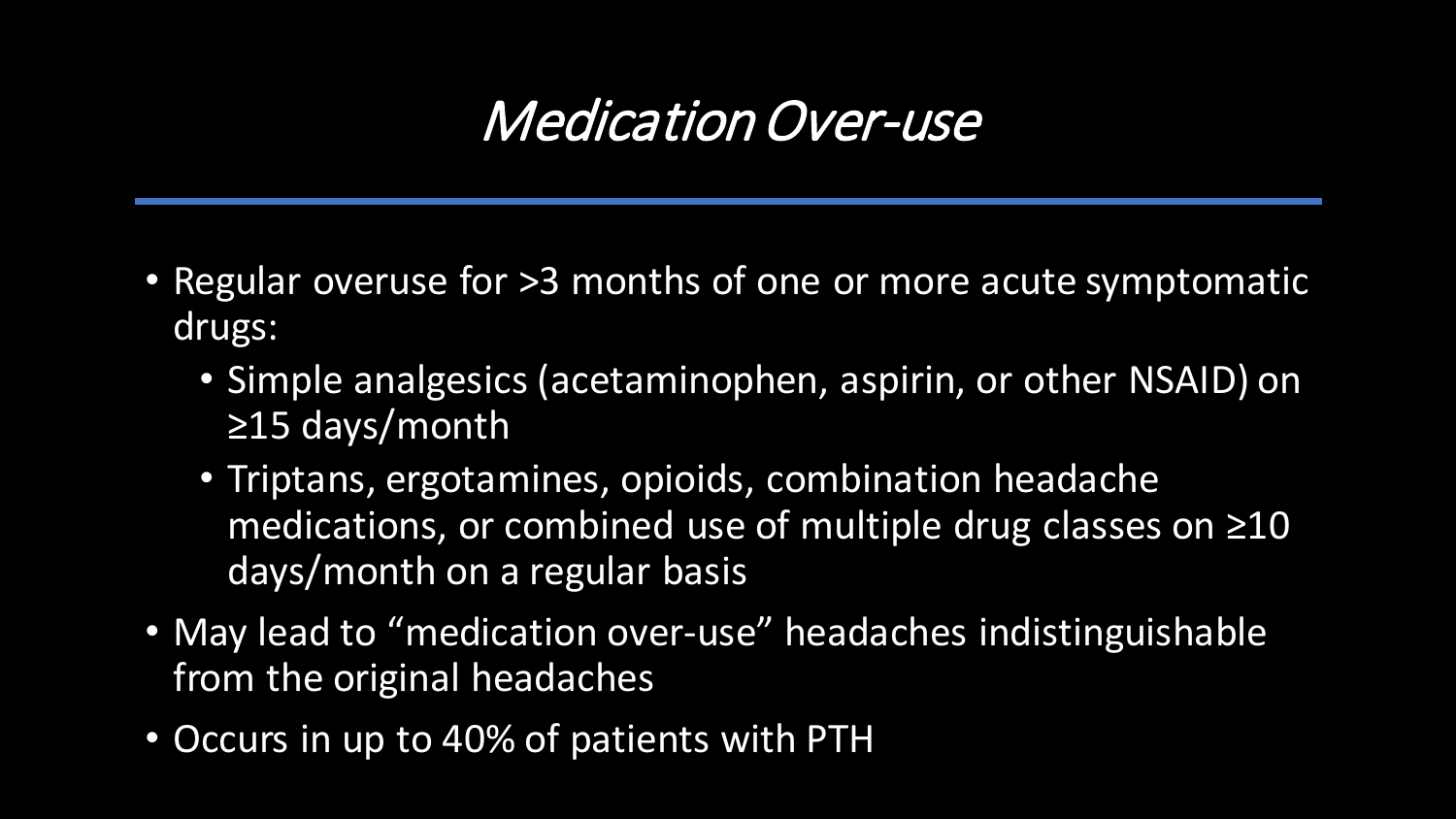# Pathophysiology of PTH

- Direct damage to brain structures
- Blood/brain barrier dysfunction
- Neuroinflammation
	- Microglial activation in the brain parenchyma
	- Immune cell-mediated effects
	- Dural inflammation related to mast cell degranulation with sensitization of pain pathways
- Injury to extracranial tissues with activation of trigeminal and cervical afferents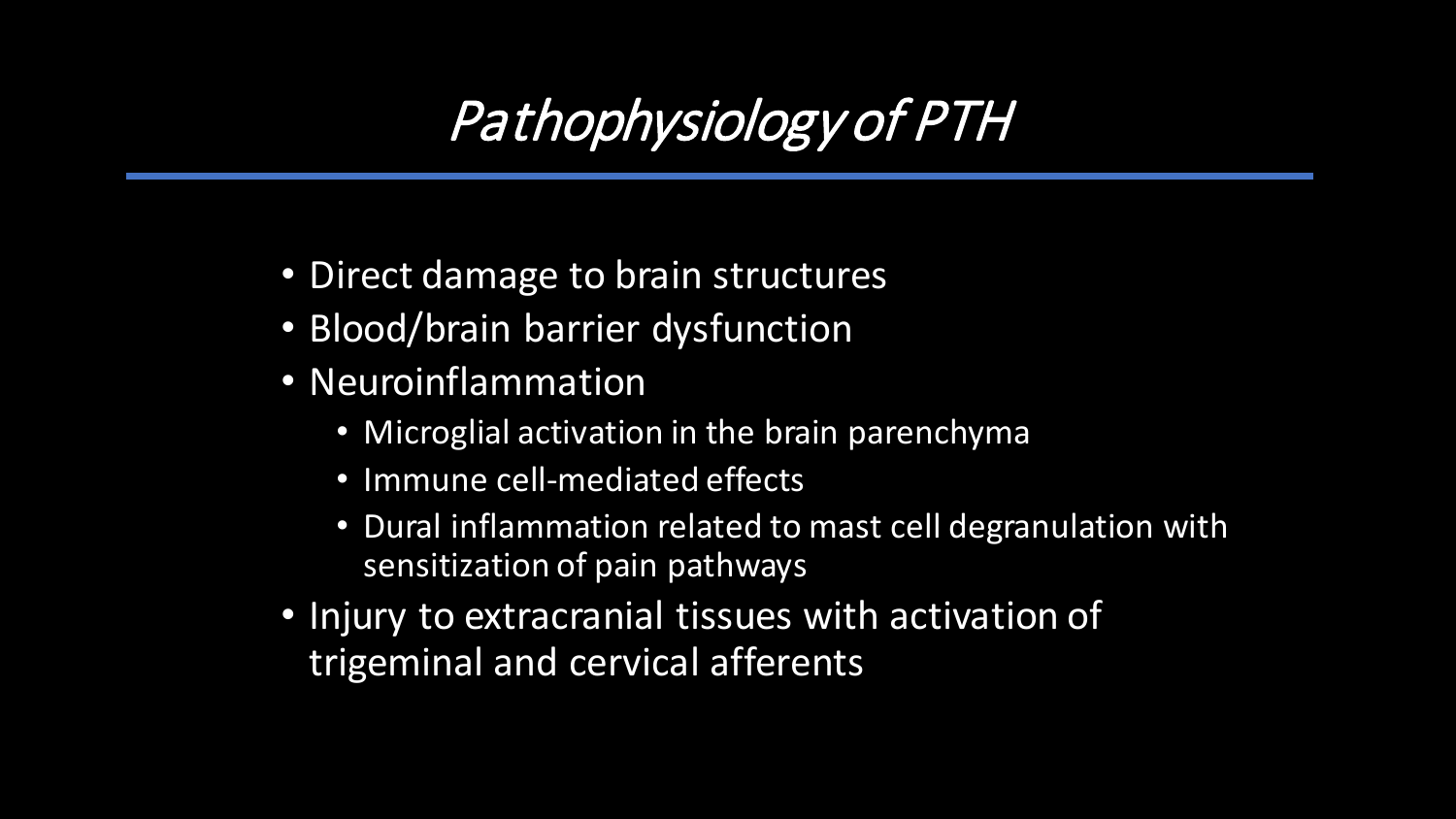# Pathophysiology of PTH

- Neurometabolic changes
- Cortical spreading depression
- Calcitonin gene-related peptide (CGRP) and other mediator-dependent mechanisms
- Aberrant neurogenesis, synaptogenesis
- Disrupted neural networks
- Impaired descending pain modulation
- Altered astrocyte function
- Glymphatic dysfunction
- Genetic vulnerability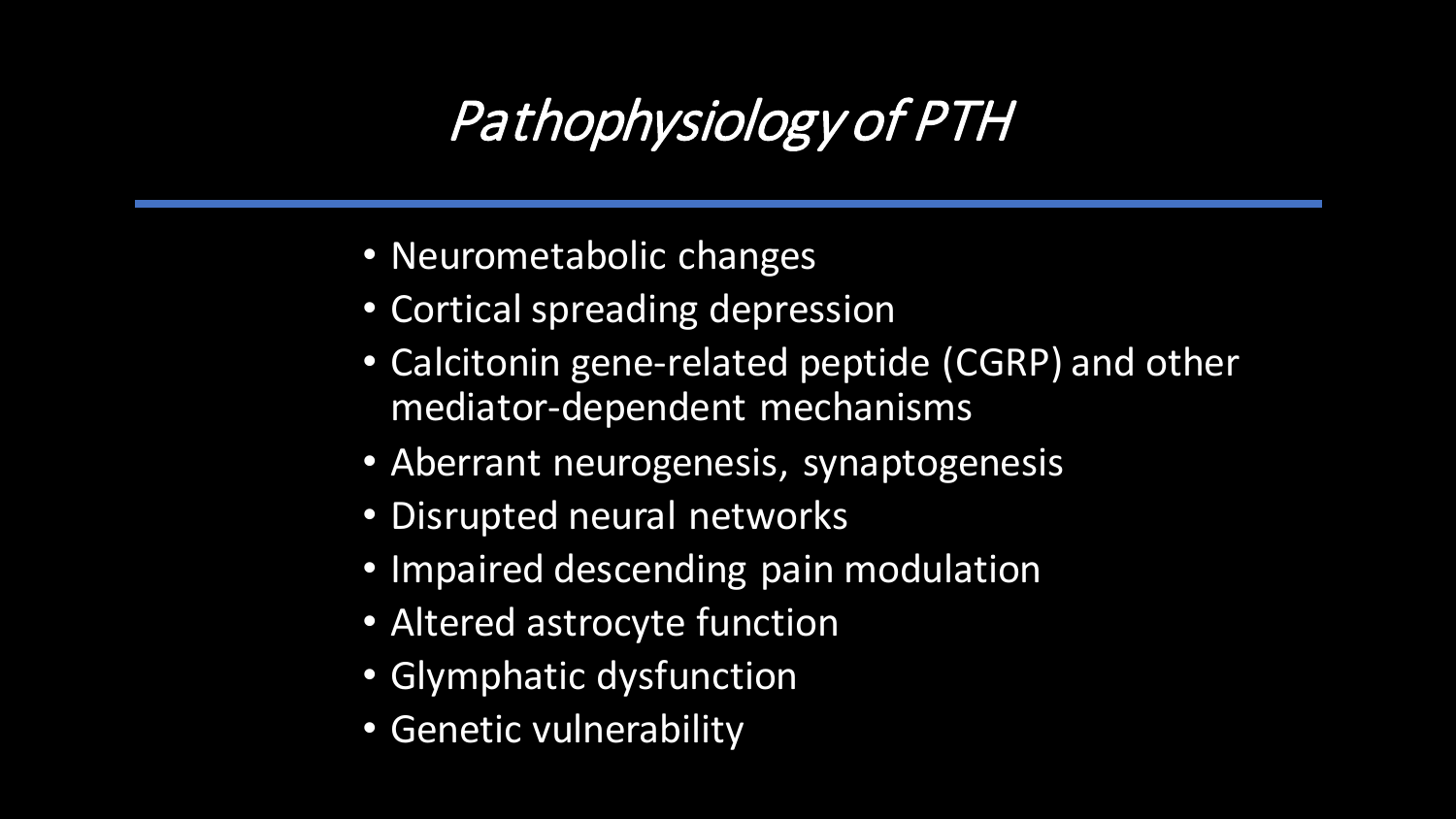## Why Prazosin for PTH?

- Decreases CNS sympathetic tone sympathetic outflow into the meninges involving noradrenaline (NA) release has been shown to contribute to pro-nociceptive (i.e., pain) signaling through actions on dural afferents
- May help facilitate restorative sleep
- May directly or indirectly increase brain glymphatic clearance of perivascular migraine-associated neuropeptides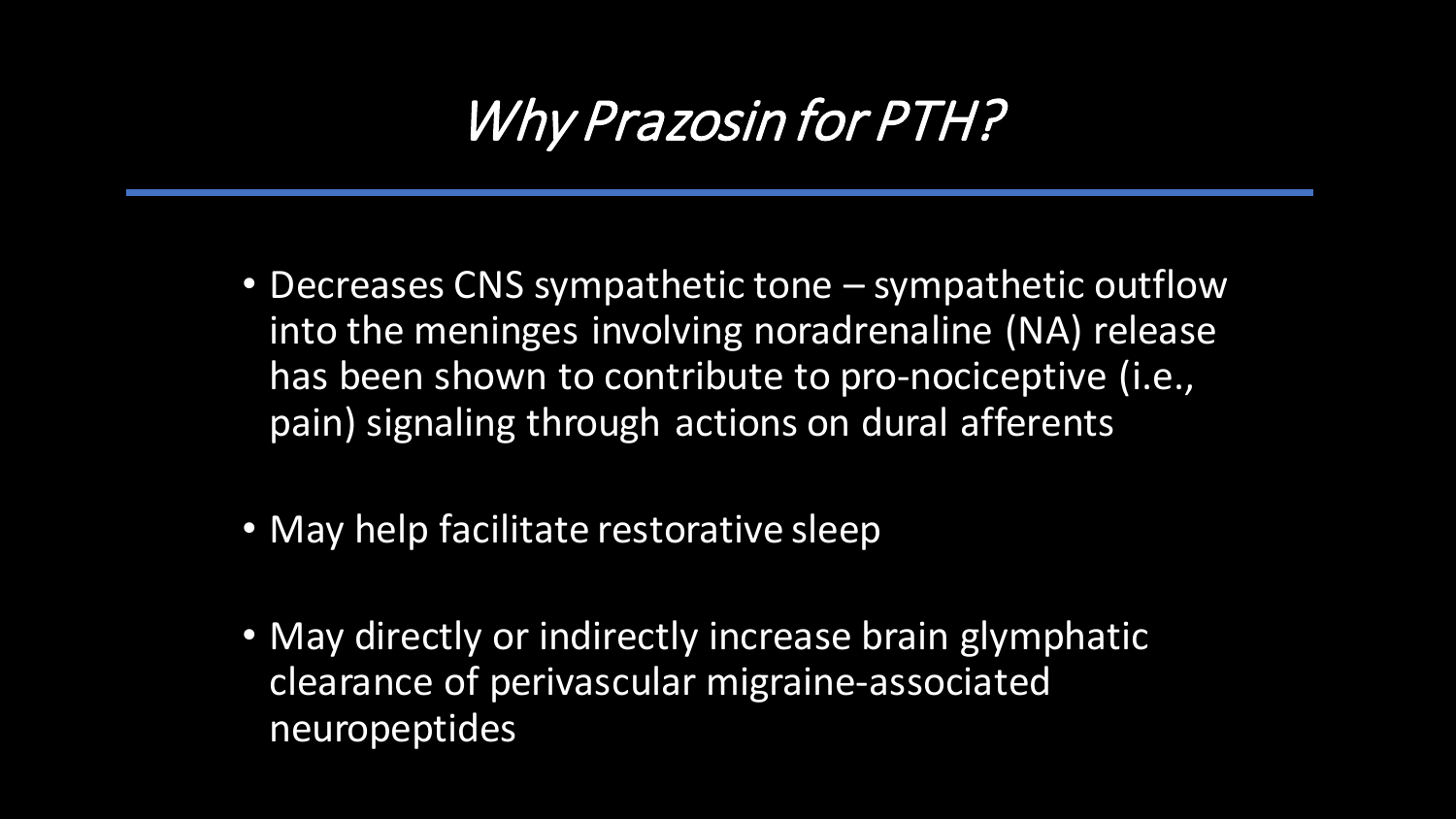#### Glymphatic System

- Functions to clear toxic metabolites from the CNS via convective exchange of CSF and ISF
- CSF influx along arteries; ISF efflux along veins. Function depends on perivascular channels formed by astroglial end-feet, which express AQP-4 water channels.
- During sleep, interstitial space increases by 60%, resulting in a striking increase in convective exchange of CSF with ISF and clearance of toxic metabolites.

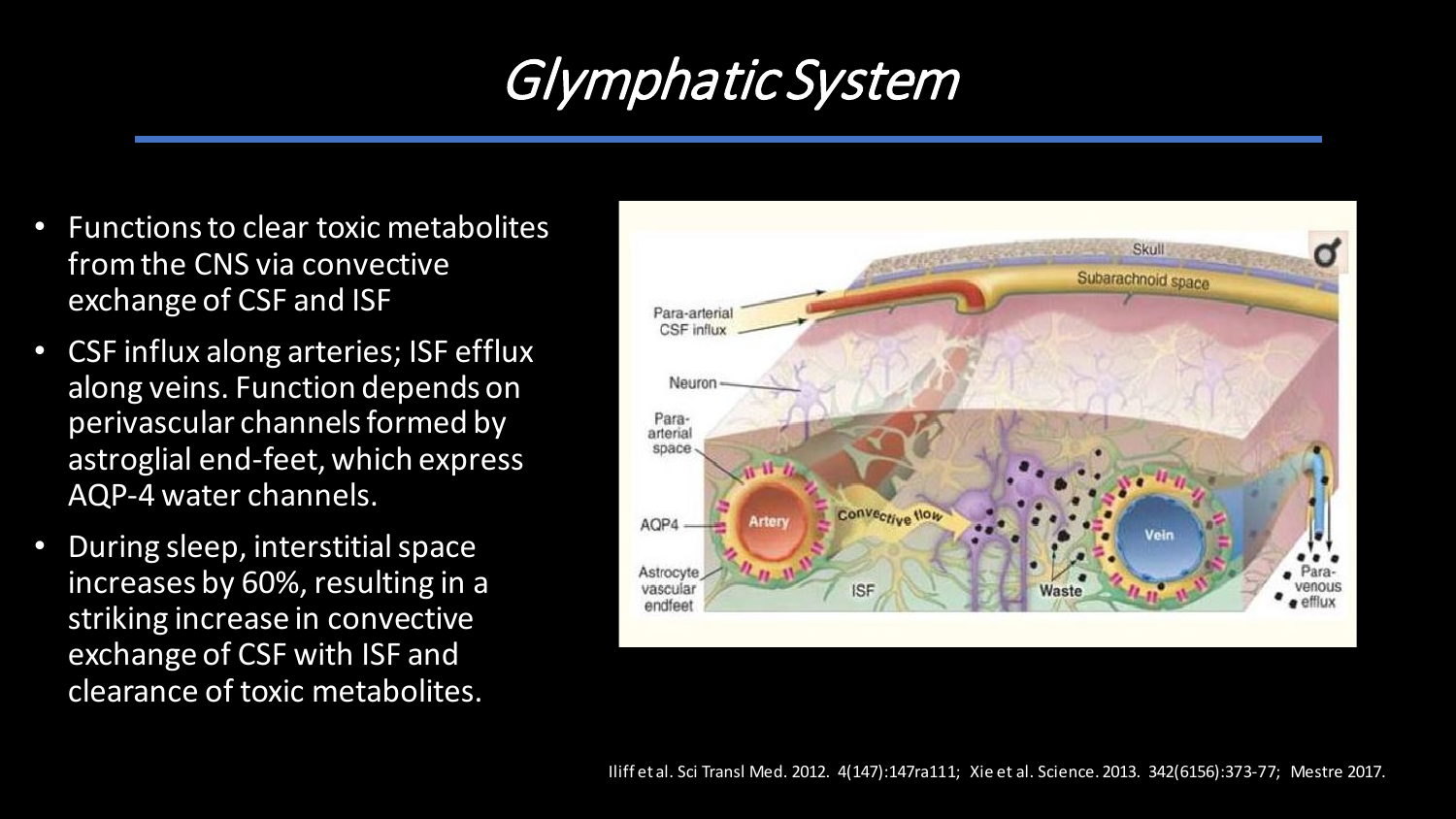## Glymphatic System

- The wake/sleep state  $\rightarrow$  interstitial space volume –  $\uparrow$  in sleep,  $\downarrow$  in wakefulness
- Wakefulness is driven in large part by LC– derived NA signaling
- Administration of AR antagonists, including prazosin, increased interstitial volume in awake mice to levels similar to the sleep/anesthetized state
- Adrenergic signaling appears to be important in modulating both cortical neuronal activity and the volume of the interstitial space
- The restorative function of sleep may be a consequence of the enhanced removal of potentially neurotoxic waste products that accumulate during wakefulness

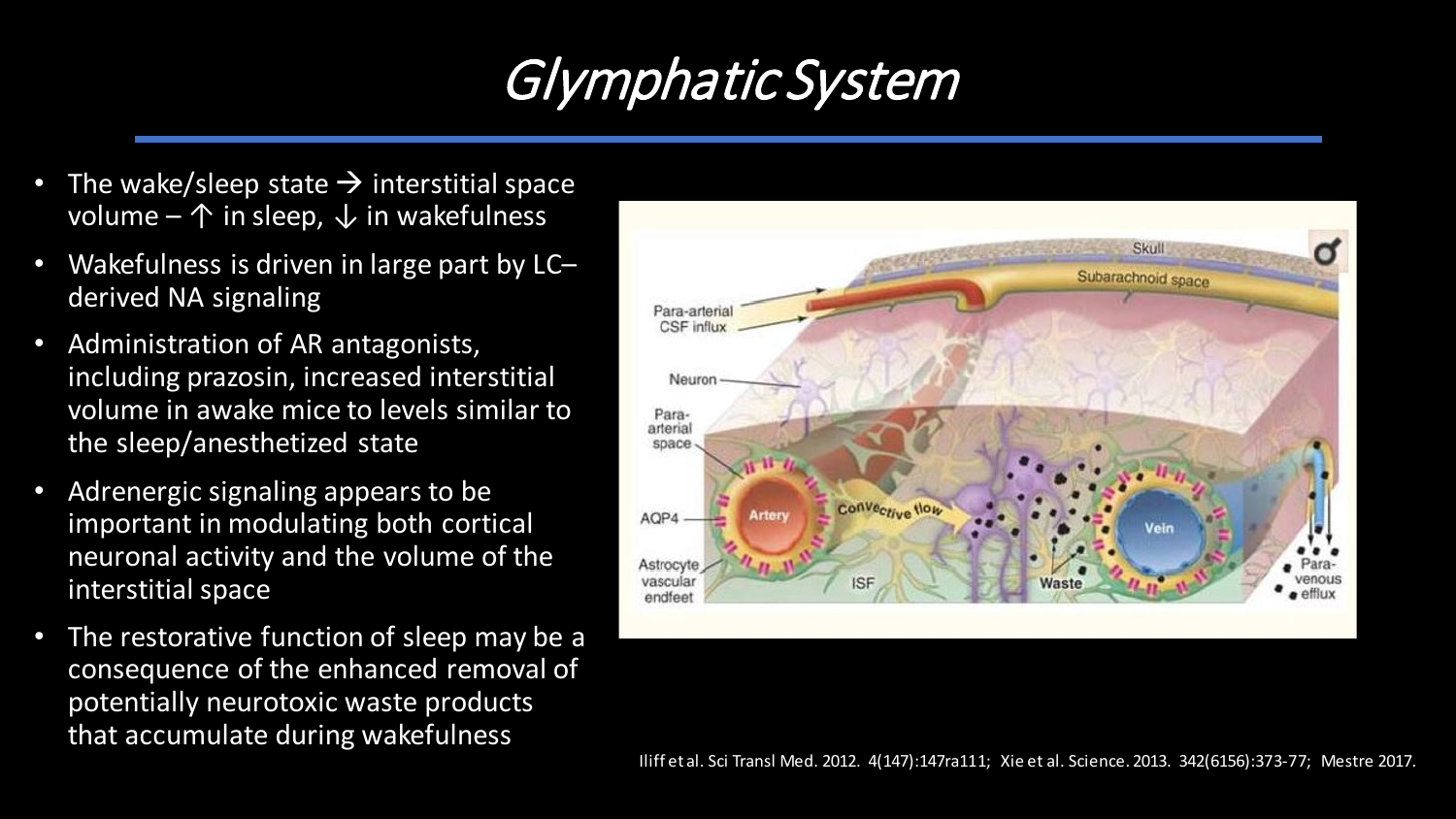# Alpha <sup>1</sup>Adrenergic Blockers and Headaches

- Personal experience of a neurologist with migraines who was started on terazosin for hypertension, with resolution of headaches
- He treated 11 of his headache patients with terazosin or doxazosin
- 10 of 11 patients had complete resolution or decreased frequency and/or severity of headaches
- "The alpha<sub>1</sub>adrenergic blockers may have a place in the prophylaxis of migraines, especially if other agents have failed".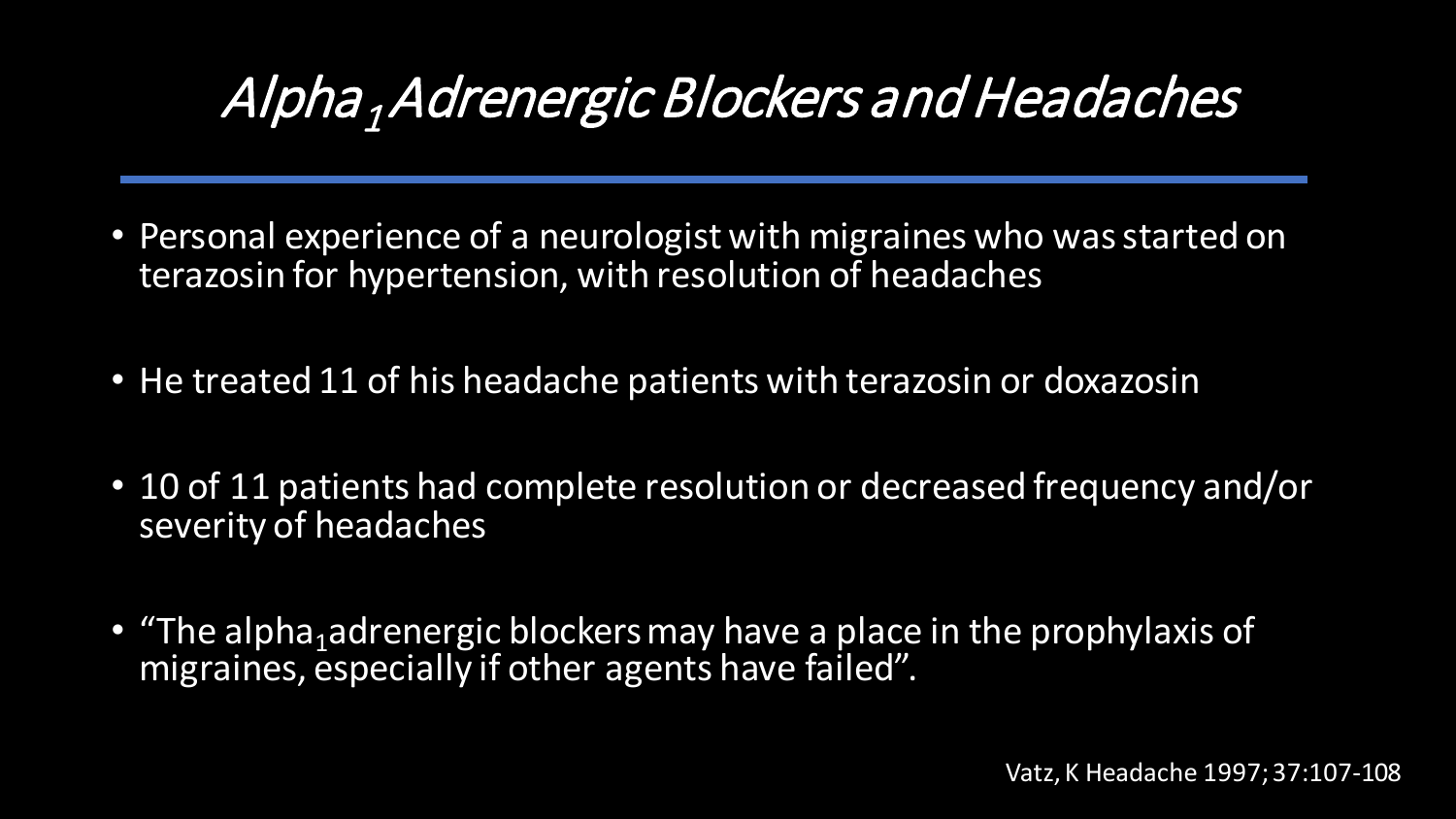#### Alpha <sup>1</sup>Adrenergic Blockers and Headaches

- Others had previously postulated that the target structure for alpha<sub>1</sub> adrenergic blockers may be the trigeminal innervation of the extracranial and/or dural vessels.
- "This anecdotal experience with the alpha<sub>1</sub>adrenergic blockers warrants a controlled double-blind study of this class of drugs for prophylaxis of migraines".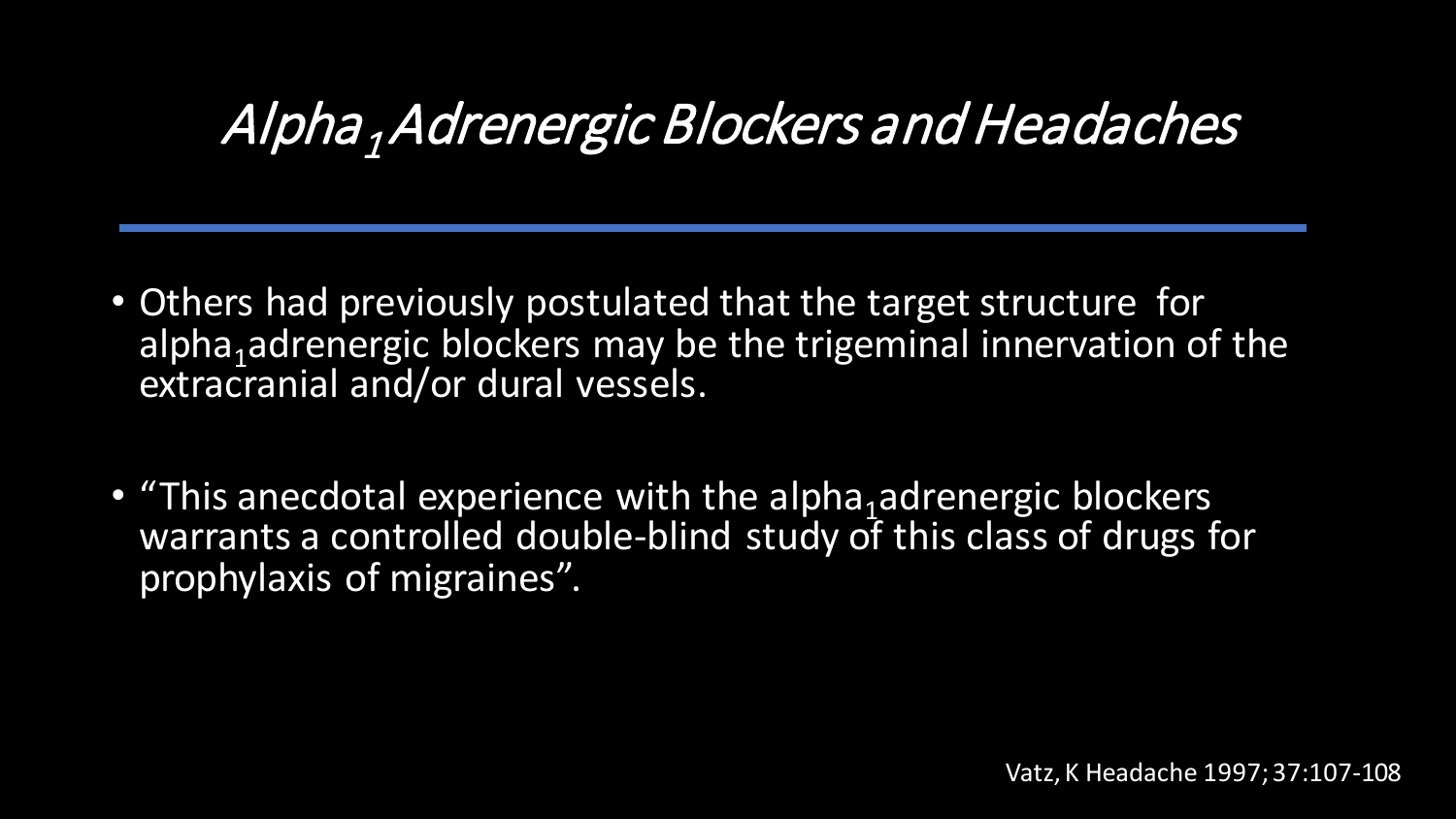Open-Label Trial of Prazosin for PTH and Sleep Disturbance in Veterans with Blast-induced mTBI

- Robert Ruff, MD, former VA Director of Neurology, used prazosin open label and sleep hygiene counseling to treat OEF/OIF Veterans with blast mTBI, sleep disturbances, and PTH, many also with PTSD
- Prazosin was titrated over 5 weeks to a maximum dose of 7 mg at bedtime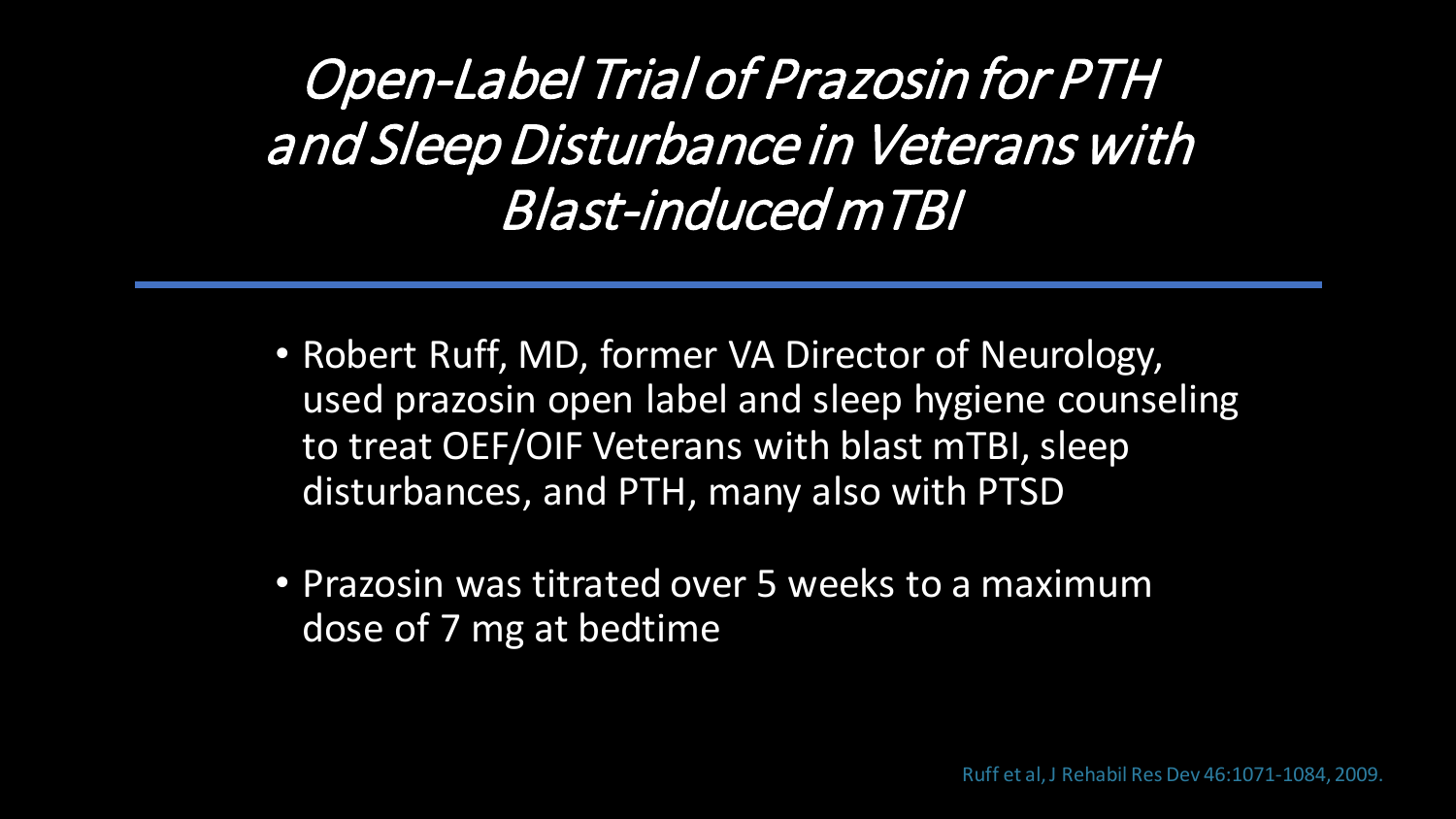# Open-Label Trial of Prazosin for PTH and Sleep Disturbance in Veterans with mTBI

Comparisons done at end of 6-month follow-up period of outcomes of veterans who were or were not taking prazosin at end of both 9-week intervention period and 6-month follow-up period. Analysis results are based on linear mixed models.

| <b>Performance of Veterans</b>             | <b>ESS Score</b> | <b>MOCA Score</b> | <b>Headache Pain</b> | <b>Headache Frequency</b> |
|--------------------------------------------|------------------|-------------------|----------------------|---------------------------|
| $(N = 68)$                                 | $(0-24)$         | $(0-30)$          | Intensity $(0-10)$   | (No./Month)               |
| Taking Prazosin $(n = 60)$                 |                  |                   |                      |                           |
| Baseline (mean $\pm$ SE)                   | $16.20 \pm 0.20$ | $24.00 \pm 0.24$  | $7.21 \pm 0.20$      | $13.60 \pm 1.10$          |
| End of 9-Week Intervention (mean $\pm$ SE) | $6.56 \pm 0.22$  | $28.60 \pm 0.19$  | $3.73 \pm 0.22$      | $4.60 \pm 0.29$           |
| End of 6-Month Follow-Up (mean $\pm$ SE)   | $4.00 \pm 0.19$  | $28.90 \pm 0.26$  | $2.48 \pm 0.21$      | $2.26 \pm 0.29$           |
| Significance of Comparisons                | A, B, C          | A, B              | A, B, C              | A, B, C                   |
| Not Taking Prazosin $(n = 8)$              |                  |                   |                      |                           |
| Baseline (mean $\pm$ SE)                   | $16.00 \pm 0.44$ | $24.60 \pm 0.55$  | $6.55 \pm 0.51$      | $7.19 \pm 0.72$           |
| End of 9-Week Intervention (mean $\pm$ SE) | $12.50 \pm 0.59$ | $24.10 \pm 0.55$  | $6.75 \pm 0.50$      | $8.19 \pm 0.79$           |
| End of 6-Month Follow-Up (mean $\pm$ SE)   | $10.90 \pm 0.72$ | $24.60 \pm 0.62$  | $5.65 \pm 0.51$      | $6.89 \pm 0.71$           |
| Significance of Comparisons                | A, B             |                   |                      |                           |

Note: A = comparisons between baseline and 9-week values significant at 0.05 level, B = comparisons between baseline and 6-month values significant at  $0.05$  level,  $C =$  comparisons between 9-week and 6-month values significant at 0.05 level.

 $ESS = E$  pworth Sleepiness Scale, MOCA = Montreal Cognitive Assessment,  $SE =$  standard error of the mean.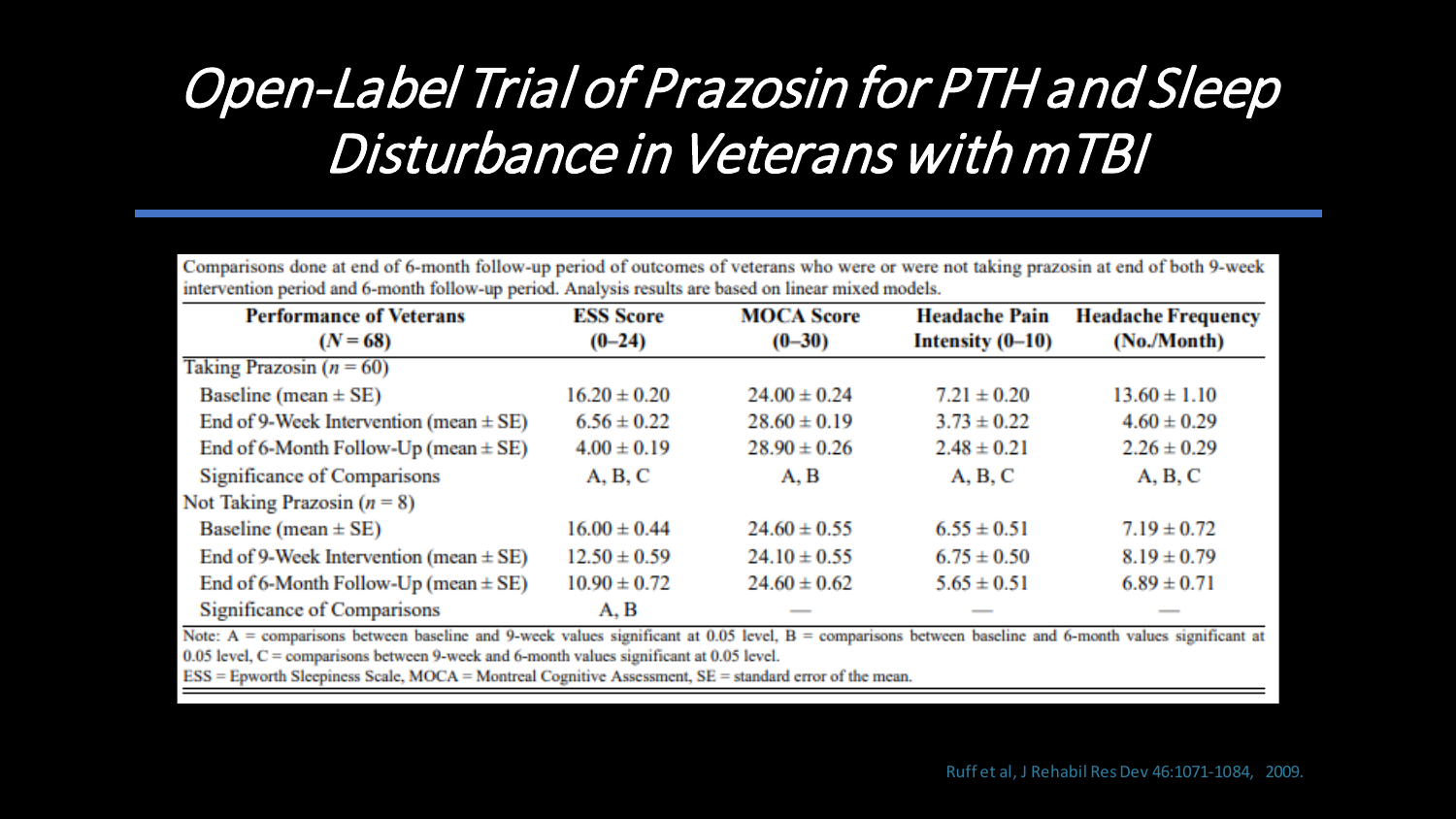Incidental Headache Improvement in Positive Prazosin Trial for PTSD in Active Duty Soldiers Study

- Parallel group RCT (1:1) at Joint Base Lewis McChord
- Active duty OIF/OEF soldiers with PTSD and trauma nightmares
- Majority of participants had comorbid mTBI
- Headaches were assessed as a potential side effect of prazosin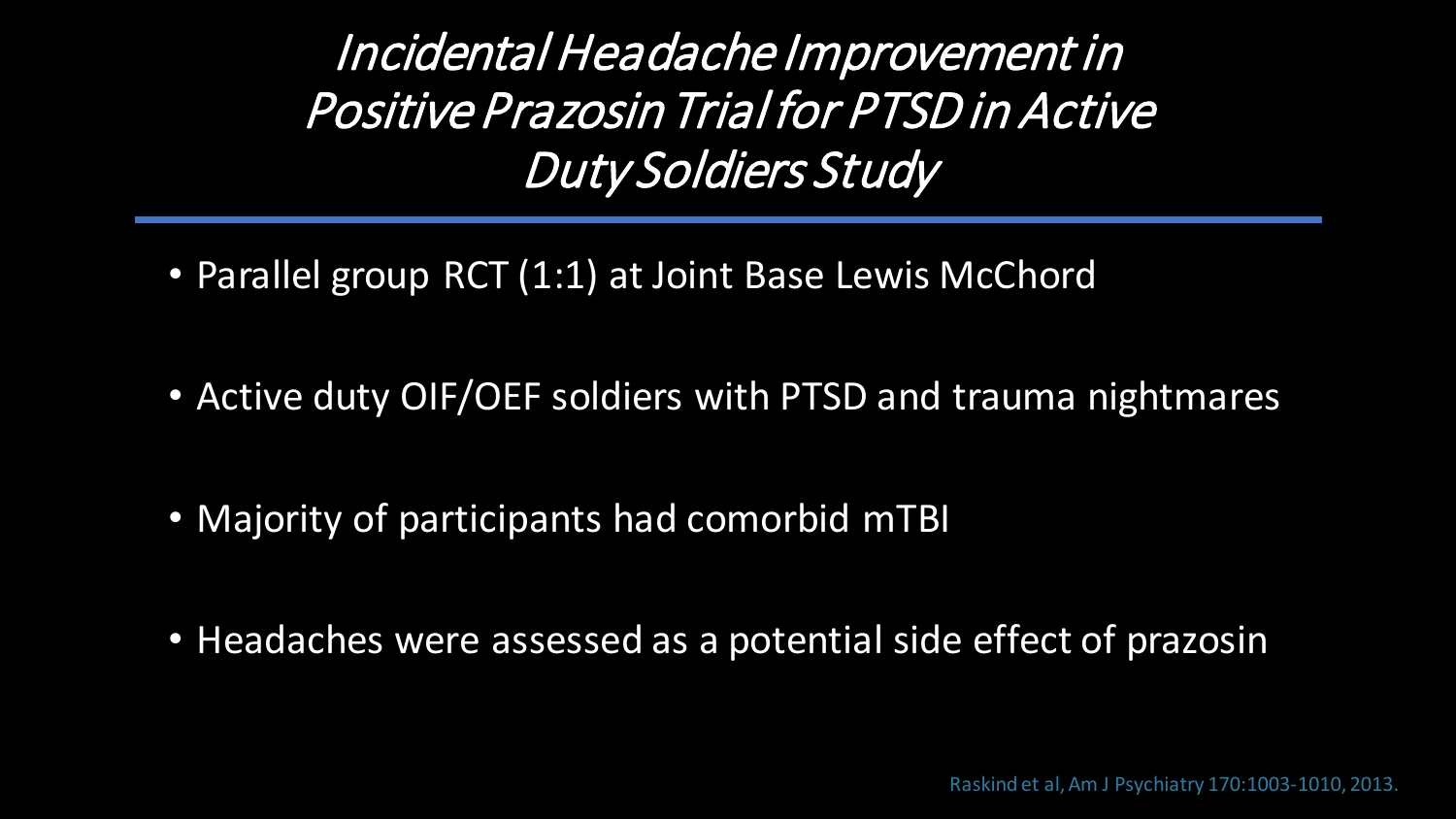## Prazosin for PTSD Study Participants with Headaches at Baseline

#### Of those with headaches prior to randomization, % with improvement or resolution of baseline headaches:

50% in prazosin group vs

21% in placebo group



or resolution of headache)





Raskind et al, Am J Psychiatry 170:1003-1010, 2013.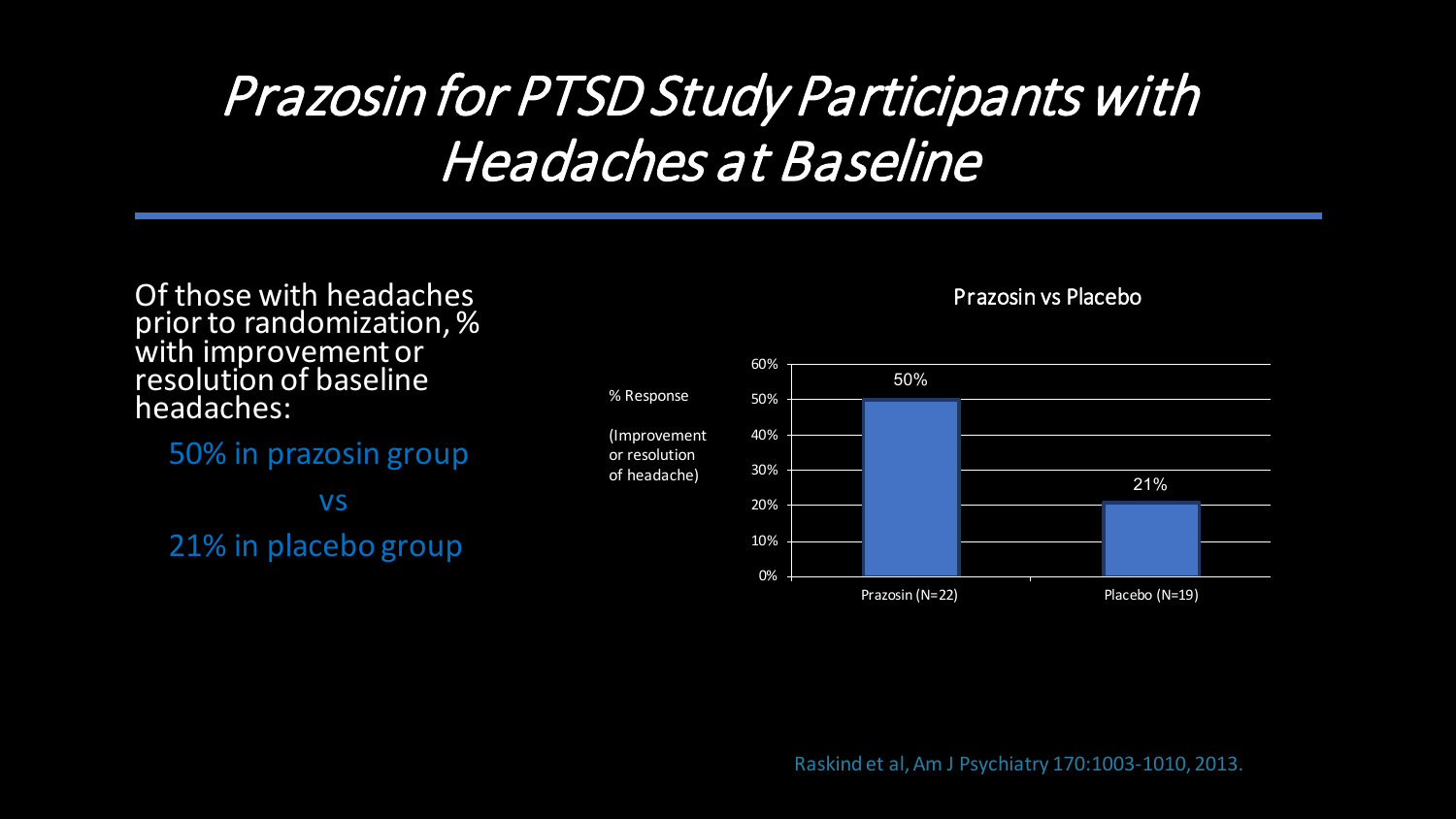#### Summary of Adverse Events, Prazosin for PTSD Study

|                         | Prazosin (n=32)          | Placebo (n=35)           |
|-------------------------|--------------------------|--------------------------|
| Syncope                 | $\overline{\mathcal{L}}$ |                          |
| <b>Dizziness</b>        | 6                        | 6                        |
| <b>Drowsiness</b>       | 1                        | $\overline{\mathcal{L}}$ |
| Depressed mood          |                          | 2                        |
| Headache*               |                          |                          |
| <b>Nasal congestion</b> | 5                        |                          |
| <b>Nausea</b>           | $\overline{\mathcal{L}}$ | 5                        |
| Palpitations            |                          |                          |

\*more frequent in placebo condition, p <0.05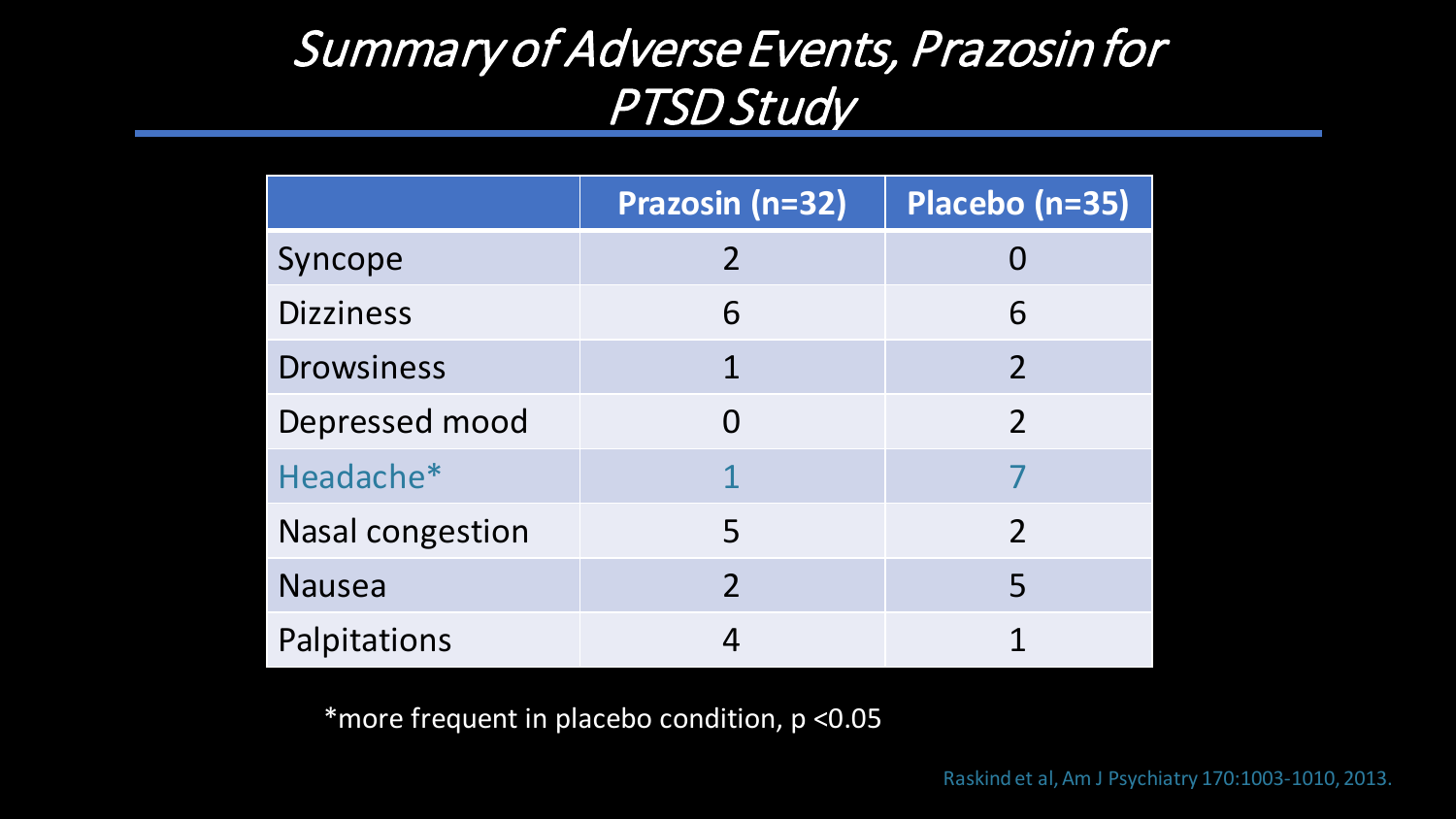#### Prazosin for Posttraumatic Headaches Study

- Funded by VA Career Development Award and DoD CDMRP
- RCT of prazosin vs placebo for prophylactic treatment of PTH
- 2:1 randomization to prazosin or placebo
- ~6-month trial, including
	- 5 weeks of pre-treatment headache log-keeping to confirm eligibility and for baseline data
	- 5-7 weeks of study drug dose titration
	- 12 weeks at steady dose
- Study design is based on consensus guidelines for RCTs for chronic migraine prophylaxis treatments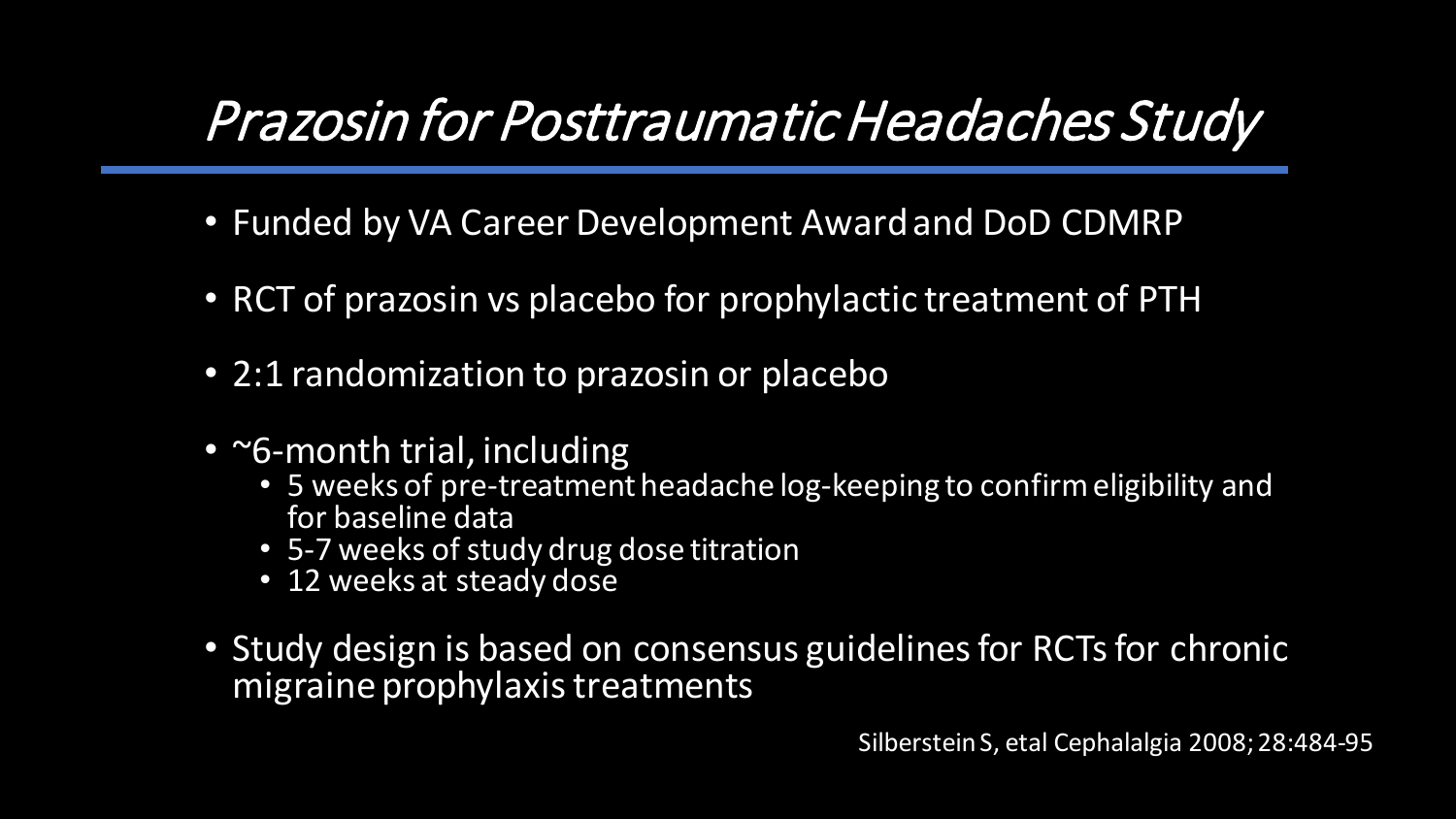Prazosin for Posttraumatic Headaches Study – Planned Interim Analysis Results

- Primary outcome measure:
	- Change from baseline, prazosin vs placebo, in 4-week headache frequency (headache diary)
- Secondary outcome measures:
	- Change from baseline, prazosin vs placebo
		- % participants having ≥50% reduction in headache frequency (headache diary)
		- Headache-related disability Headache Impact Test-6 (HIT-6)
		- PTSD symptoms PTSD Checklist (PCL)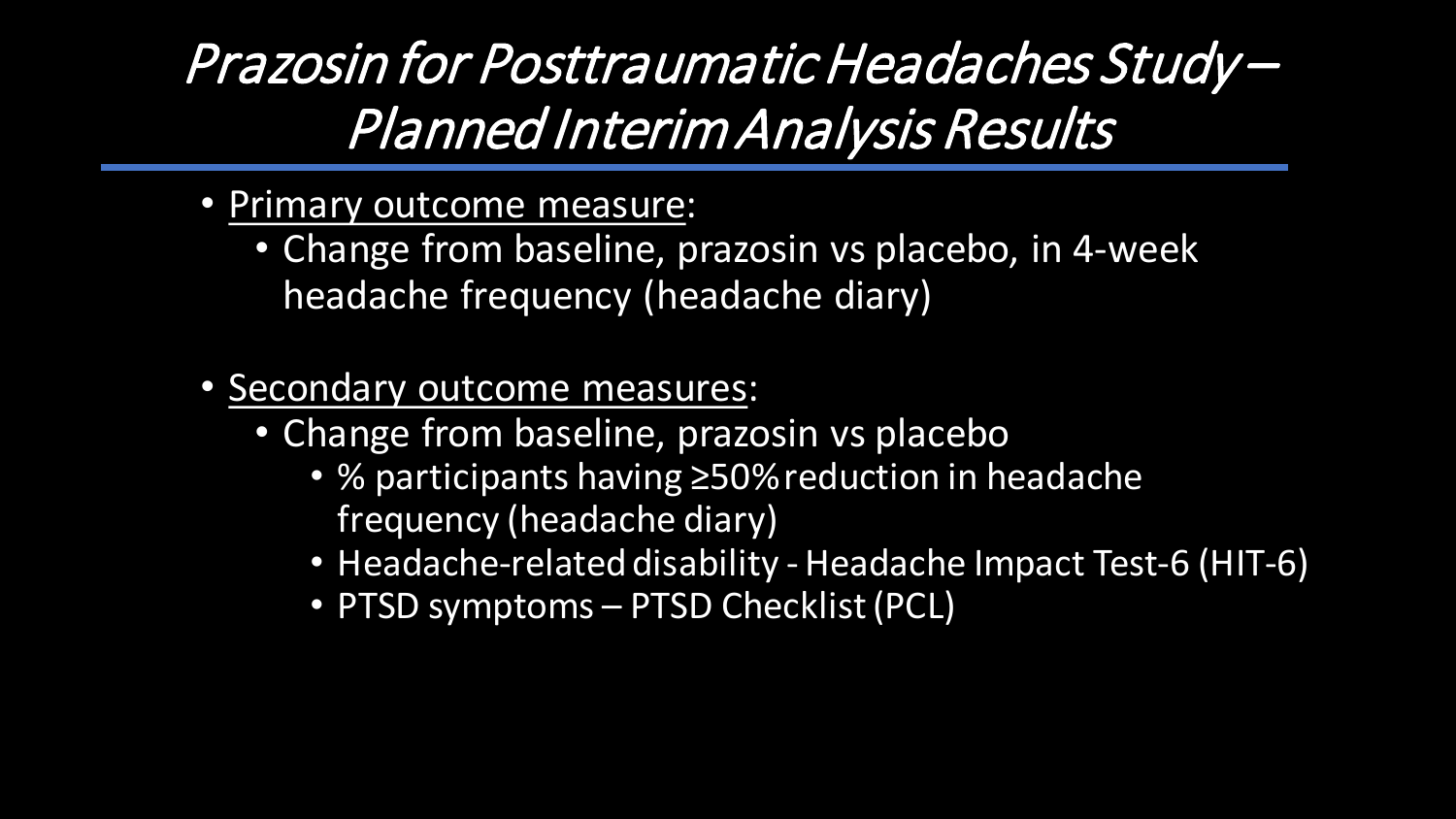### PTH Study Demographics

|                              | Prazosin       | Placebo        | Total          |
|------------------------------|----------------|----------------|----------------|
| Randomized                   | 27             | 13.            | 40             |
| VA Puget Sound (all Veteran) | 13             | 6              | 19             |
| Madigan                      |                |                |                |
| <b>Active Duty</b>           | 9              | 5              | 14             |
| Veteran                      | 5              | $\overline{2}$ | $\overline{I}$ |
| Men                          | 24             | 12             | 36             |
| Women                        | 3              | 1              | 4              |
| Age range                    | $23 - 72$      | 21-64          |                |
| Age, mean (std dev)          | 43 (±11.81)    | 40 (±11.91)    |                |
| Age, median                  | 44             | 38             |                |
| Race/Hispanic ethnicity (H)  |                |                |                |
| White                        | 17 (2H)        | 8              | 25             |
| <b>Black</b>                 | 5.             | 3(1H)          | 8.             |
| Other                        | $\overline{2}$ | 2(1H)          | 4              |
| Native American              | 2(1H)          |                | 2              |
| Asian/Pacific Islander       | 1              |                | 1              |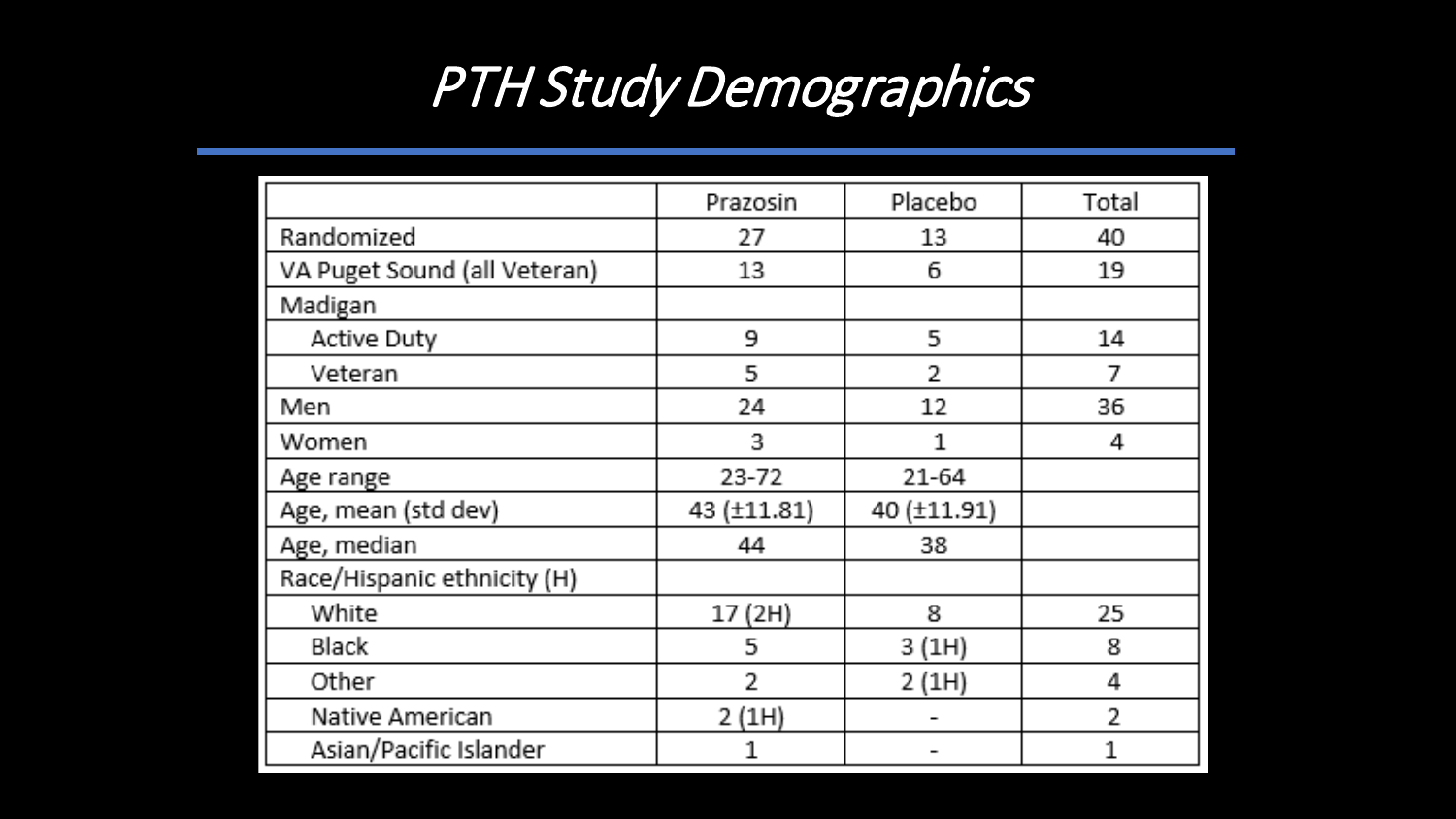#### Achieved Prazosin Dose

| Prazosin         | Placebo        |
|------------------|----------------|
| $1^{\mathsf{1}}$ |                |
| 1 <sup>2</sup>   | 1 <sup>2</sup> |
| 2                | 1 <sup>3</sup> |
| 2                |                |
| 4                |                |
| 3                |                |
| 14               | 11             |
| 27               | 13             |
|                  |                |

Withdrawn after randomization but prior to starting study drug due to baseline orthostatic hypotension '

<sup>2</sup> Unable to tolerate minimum dose; withdrawn from study

<sup>3</sup>Withdrew from study after SD1 for personal reasons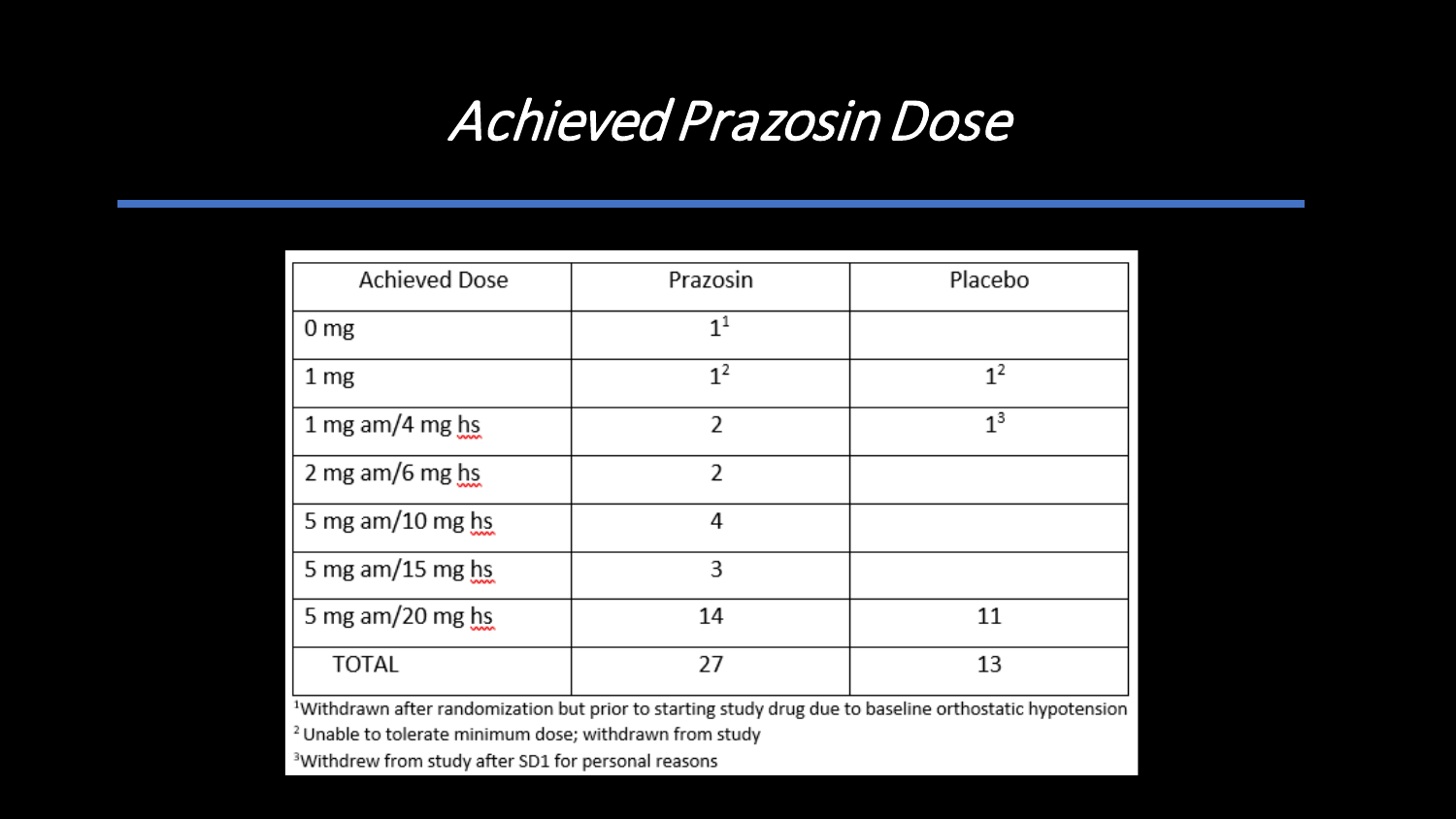# Change in 4-week Headache Frequency

|                                    | <b>Placebo</b><br>$(n=13)$                   | <b>Prazosin</b><br>$(n=27)$          | <b>Praz - Plac</b>              |  |  |
|------------------------------------|----------------------------------------------|--------------------------------------|---------------------------------|--|--|
| Mean $\pm$ SE <sup>1</sup>         |                                              |                                      |                                 |  |  |
| <b>Baseline</b>                    | $19.5 \pm 2.2$                               | $18.1 \pm 1.6$                       | $-1.4 \pm 2.7$                  |  |  |
| Week 4                             | $13 \pm 2.6$                                 | $6.8 \pm 1.4$                        | $-6.2 \pm 3$                    |  |  |
| Week 8                             | $12.3 \pm 2.7$                               | $6.7 \pm 1.4$                        | $-5.6 \pm 3$                    |  |  |
| Week 12                            | $12.2 \pm 2.7$                               | 6 ± 1.3                              | $-6.1 \pm 3$                    |  |  |
|                                    | Mean difference from baseline ± SE, (95% CI) |                                      |                                 |  |  |
| Week 4 -<br><b>Baseline</b>        | $-6.5 \pm 1.7$ , (-<br>$10.5, -2.4$          | $-11.3 \pm 1.1$ , (-<br>$13.9, -8.7$ | $-4.8 \pm 2, (-$<br>9.6, 0)     |  |  |
| Week 8 -<br><b>Baseline</b>        | $-7.2 \pm 1.8$ , (-<br>$11.4, -3)$           | $-11.4 \pm 1.1$ , (-<br>$14, -8.8$   | $-4.2 \pm 2.1$ , (-<br>9.1, 0.7 |  |  |
| <b>Week 12-</b><br><b>Baseline</b> | $-7.3 \pm 1.8$ , (-<br>$11.6, -3.1$          | $-12.1 \pm 1.1$ , (-<br>$14.7, -9.5$ | $-4.7 \pm 2.1$ , (-<br>9.7, 0.3 |  |  |

**<sup>1</sup> Estimates based on logistic mixed effects regression on study period and treatment interaction. Significance of study period by treatment interaction: p= 0.043**

Table 1. Estimated mean 4-wk HA rate  $(\pm S E)$  by study period and treatment group and mean difference (95% CI) by treatment group from logistic mixed effects regression of presence of HA/day on study period by treatment group interaction with study participant as a random effect.

Figure 1. 4-week headache rate by study period and treatment group. Mean trajectory for each group estimated from a logistic mixed effects regression of presence of headache on study period by treatment group interaction.

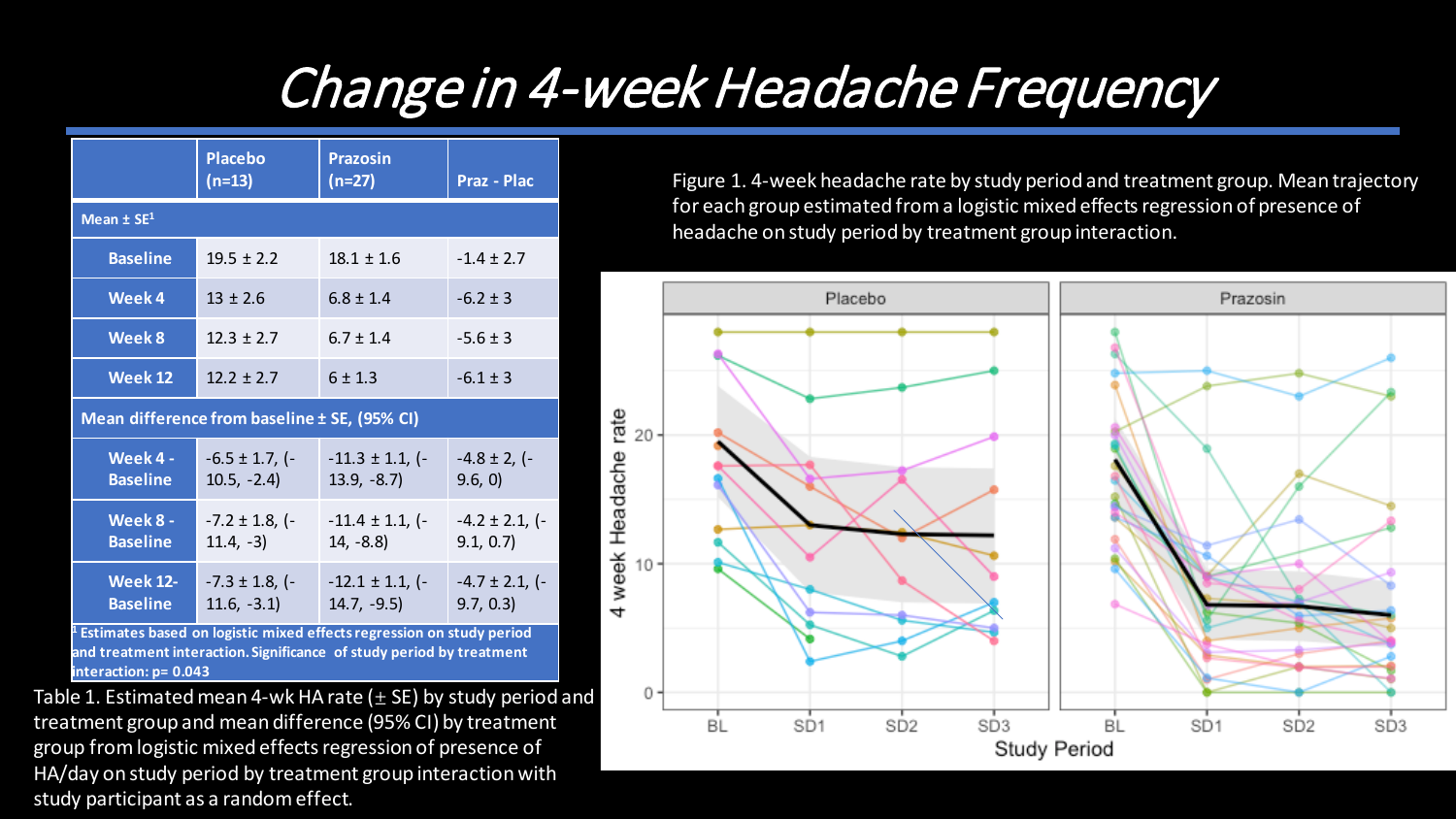#### Headache Features

| Prazosin | Placebo | Total    |
|----------|---------|----------|
| 27       | 13      | 40       |
| 25       | 12      | 37       |
| 25       | 11      | 36       |
| 19 (76%) | 8(67%)  | 27 (73%) |
| 3(12%)   | 5(42%)  | 8(22%)   |
| 16 (64%) | 9 (75%) | 25 (68%) |
| 12 (32%) | 5 (42%) | 17 (46%) |
|          |         |          |

- Our study population is enriched in CDH. A prospective crossmatched study in a deployed population, PTH vs controls, showed a prevalence of 44% CDH
- Our study population is also enriched in medication over-use at baseline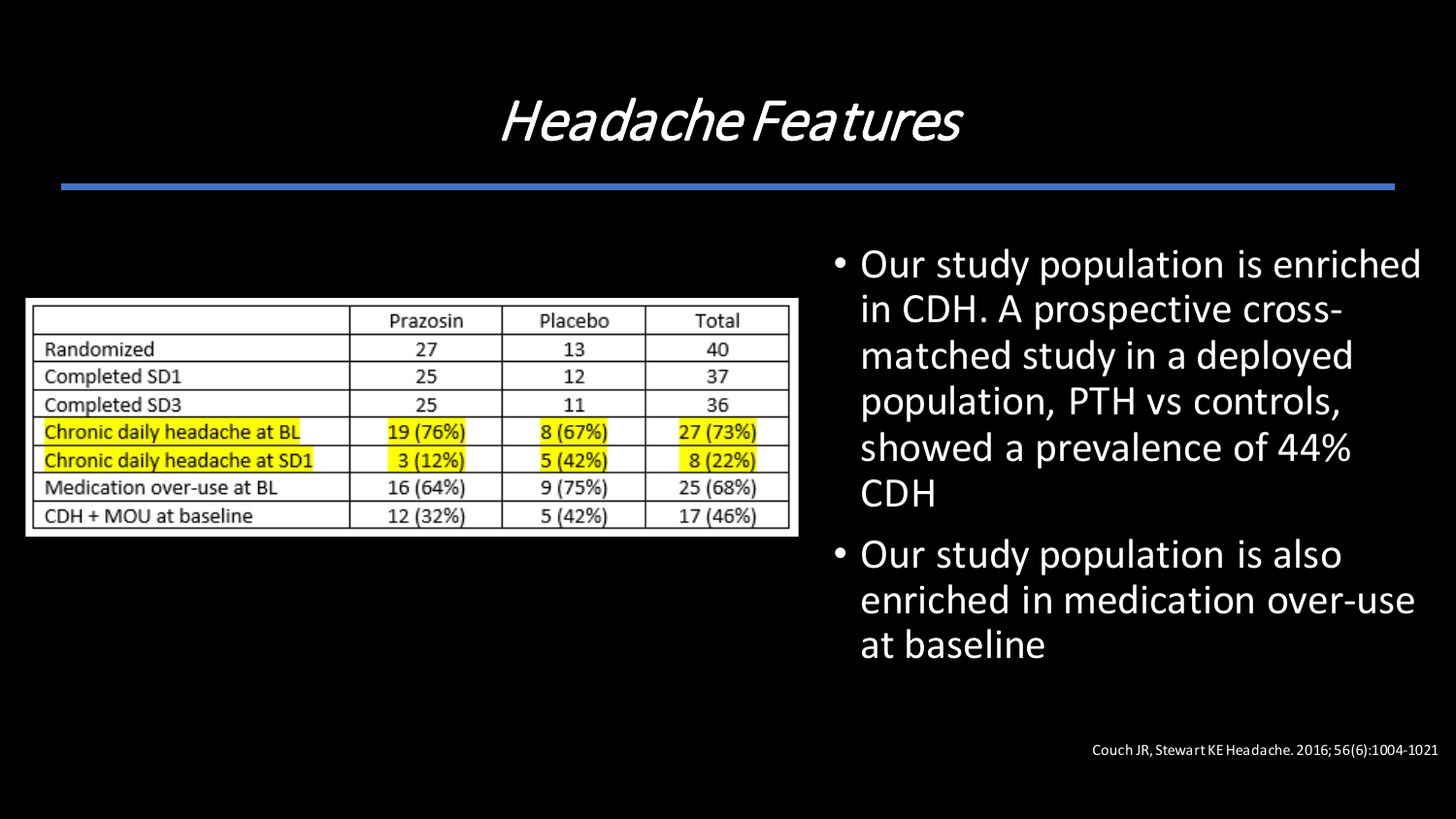#### Results for ≥50% Reduction in HA Frequency

|                   | <b>Placebo</b><br>$(n=13)$ | <b>Prazosin</b><br>$(n=27)$ | <b>Praz/Plac</b>       |                   |
|-------------------|----------------------------|-----------------------------|------------------------|-------------------|
|                   | Mean Percent ± SE          |                             | Odds ratio<br>(95% CI) | p (LR<br>$test)*$ |
| <b>Week</b><br>4  | $33 \pm 14$                | $56 \pm 10$                 | 2.5(0.61,<br>10.7)     | 0.19              |
| <b>Week</b><br>8  | $36 \pm 15$                | $79 \pm 8$                  | 6.6(1.4, 32.1)         | 0.036             |
| <b>Week</b><br>12 | $36 \pm 15$                | $76 \pm 9$                  | 5.5(1.2, 25.7)         | 0.036             |

Table 2. Mean % of participants experiencing ≥50% improvement in HA frequency from baseline. \*From logistic regression of HA% improvement on treatment for each month separately Figure 2: Percent of participants having ≥50% improvement in HA frequency

. 80 50% improvement (%) 60 40 20  $12$ 8 **Study week** 

- Placebo - Prazosin

**Treatment** 

from baseline (Mean, 95% CIs)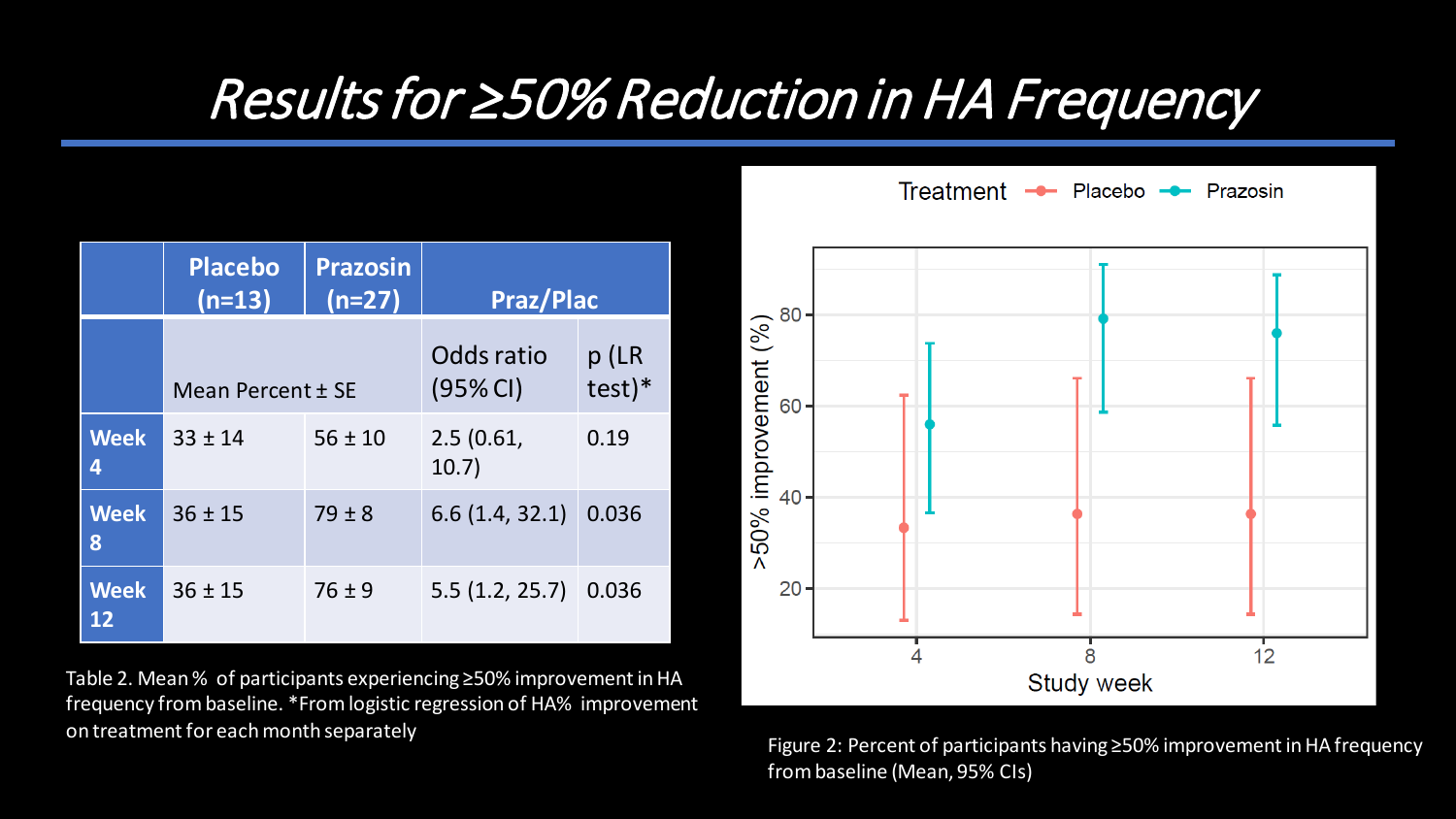#### Headache Impact Test-6 (HIT-6)

#### $HIT-6<sup>TM</sup>$  HEADACHE IMPACT TEST

| This questionnaire was designed to help you describe and communicate the way you feel and what you |  |
|----------------------------------------------------------------------------------------------------|--|
| cannot do because of headaches.                                                                    |  |

**Headache Impact Test (HIT-6)** 

To complete, please check one box for each question.

1. When you have headaches, how often is the pain severe?

| ______ |
|--------|
|--------|

 $\Box$  Rarely  $\Box$  Sometimes

 $\Box$  Always

2. How often do headaches limit your ability to do usual daily activities including household work, work, school, or social activities?

| <b>Never</b> | $\Box$ Rarely | Sometimes | □ Very Often | Always |
|--------------|---------------|-----------|--------------|--------|
|--------------|---------------|-----------|--------------|--------|

3. When you have a headache, how often do you wish you could lie down?

| <b>Never</b> | $\Box$ Rarely | $\Box$ Sometimes | □ Very Often |
|--------------|---------------|------------------|--------------|
|              |               |                  |              |

work in the past 4 weeks, now often have you fell.<br>Neadaches?

| $\Box$ Never | $\Box$ Rarely | $\Box$ Sometimes | ∐ Very Often | Always |
|--------------|---------------|------------------|--------------|--------|

5. In the past 4 weeks, how often have you felt fed up or irritated because of your headaches?

| $\Box$ Never | $\Box$ Rarely |
|--------------|---------------|

 $\Box$  Very Often  $\Box$  Always

6. In the past 4 weeks, how often did headaches limit your ability to concentrate on work or daily activities?

 $\Box$  Sometimes

l Never

| $\Box$ Rarely | <b>Sometimes</b> |
|---------------|------------------|
|---------------|------------------|

∐ Very Often ∐ Always

- Self-reported measure of headacherelated disability
- Scoring (points each item):

| <b>Never</b>      | 6  |
|-------------------|----|
| Rarely            | 8  |
| Sometimes         | 10 |
| <b>Very Often</b> | 11 |
| <b>Always</b>     | 13 |

- Possible point range 36-78
- Four categories of impact severity: ≤49 Little or no impact
	- 50-55 Some impact
- 56-59 Substantial impact  $\mathbf{v}$
- 60-78 Severe impact  $\frac{1}{2}$

HIT-6™)© 2001, 2015 QualityMetric Inc and the GlaxoSmithKline Group of Companies. All rights reserved. United States (English) Version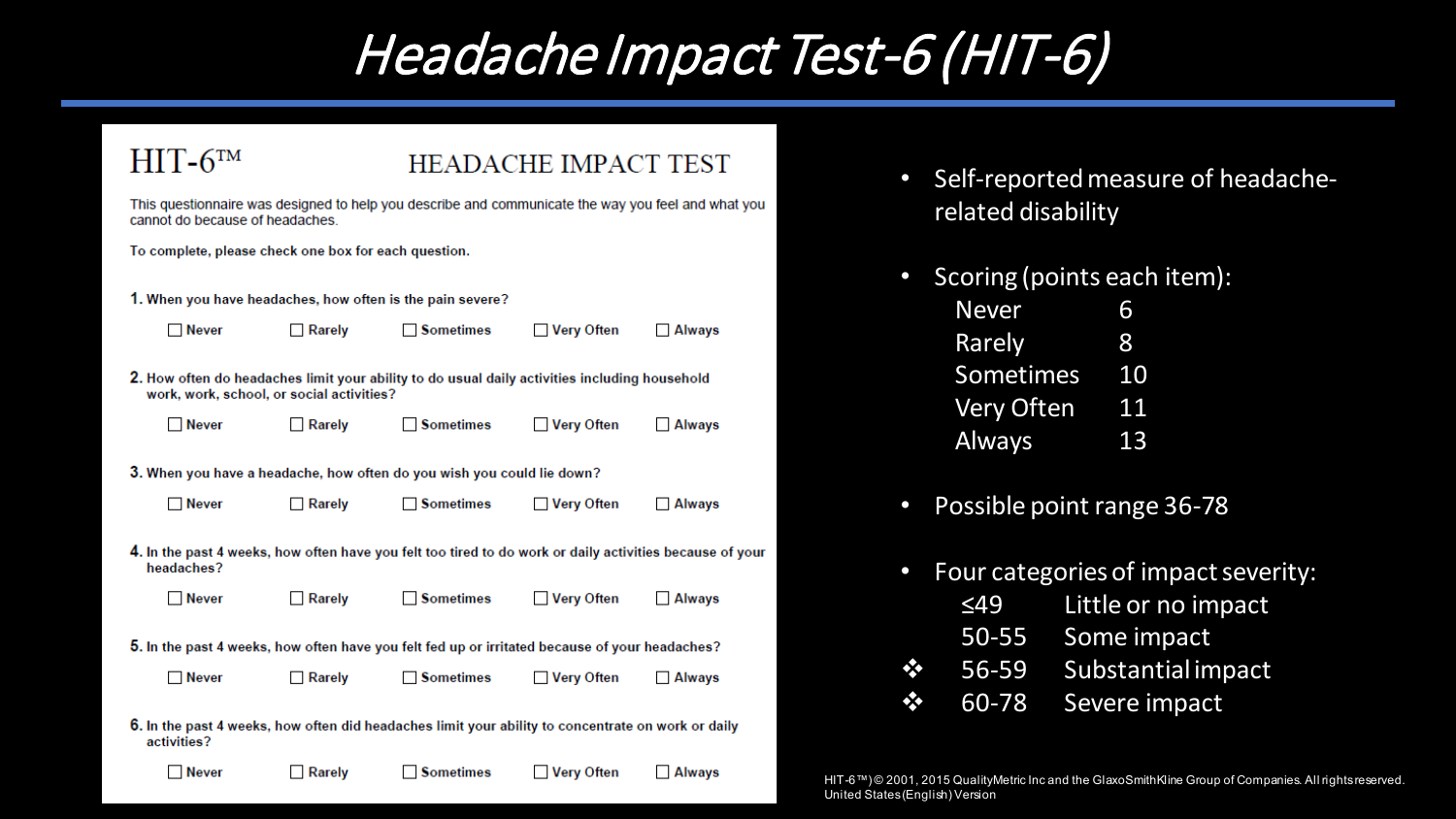#### Change in HIT-6 Score with Treatment

|                                                                                                               | Placebo (n=13)                      | Prazosin (n=27)                     | <b>Praz - Plac</b>                   |  |  |
|---------------------------------------------------------------------------------------------------------------|-------------------------------------|-------------------------------------|--------------------------------------|--|--|
| Mean $±$ SE <sup>1</sup>                                                                                      |                                     |                                     |                                      |  |  |
| <b>Baseline</b>                                                                                               | $64.1 \pm 2.3$                      | $60.5 \pm 1.6$                      | $-3.6 \pm 2.8$                       |  |  |
| Week1                                                                                                         | $63.7 \pm 2.4$                      | $55.7 \pm 1.7$                      | $-8 \pm 3$                           |  |  |
| Week4                                                                                                         | $63.6 \pm 2.4$                      | $55.1 \pm 1.7$                      | $-8.4 \pm 3$                         |  |  |
| Week8                                                                                                         | $65.5 \pm 2.4$                      | $54.8 \pm 1.7$                      | $-10.7 \pm 3$                        |  |  |
| Mean difference from baseline ± SE, (95% CI)                                                                  |                                     |                                     |                                      |  |  |
| Week1-<br><b>Baseline</b>                                                                                     | $-0.3 \pm 2.1$ , $(-5.3)$ ,<br>4.6) | $-4.8 \pm 1.4$ , $(-8.1, -$<br>1.5) | $-4.4 \pm 2.5$ , $(-10.4)$<br>1.5)   |  |  |
| Week4-<br><b>Baseline</b>                                                                                     | $-0.5 \pm 2.1$ , $(-5.5)$ ,<br>4.5) | $-5.4 \pm 1.4$ , $(-8.7)$ .<br>2.1) | $-4.9 \pm 2.5$ , ( $-10.8$ )<br>1.1) |  |  |
| Week8-<br><b>Baseline</b><br>Estimates based on linear mixed effects regression on study neriod and treatment | $1.4 \pm 2.1$ , (-3.6,<br>6.4)      | $-5.7 \pm 1.4$ , $(-9, -2.4)$       | $-7.1 \pm 2.5$ , $(-13.1)$<br>1.1)   |  |  |

**<sup>1</sup> Estimates based on linear mixed effects regression on study period and treatment interaction. Significance of study period by treatment interaction: p= 0.033**

Table 3. Estimated mean 4-week HIT total scores  $(\pm S_E)$  by study period and treatment group and mean difference (95% CI) by treatment group from linear mixed effects regression of HIT score on study period by treatment group interaction with study participant as a random effect.



|       | 56-59 Substantial impact |
|-------|--------------------------|
| 60-78 | Severe impact            |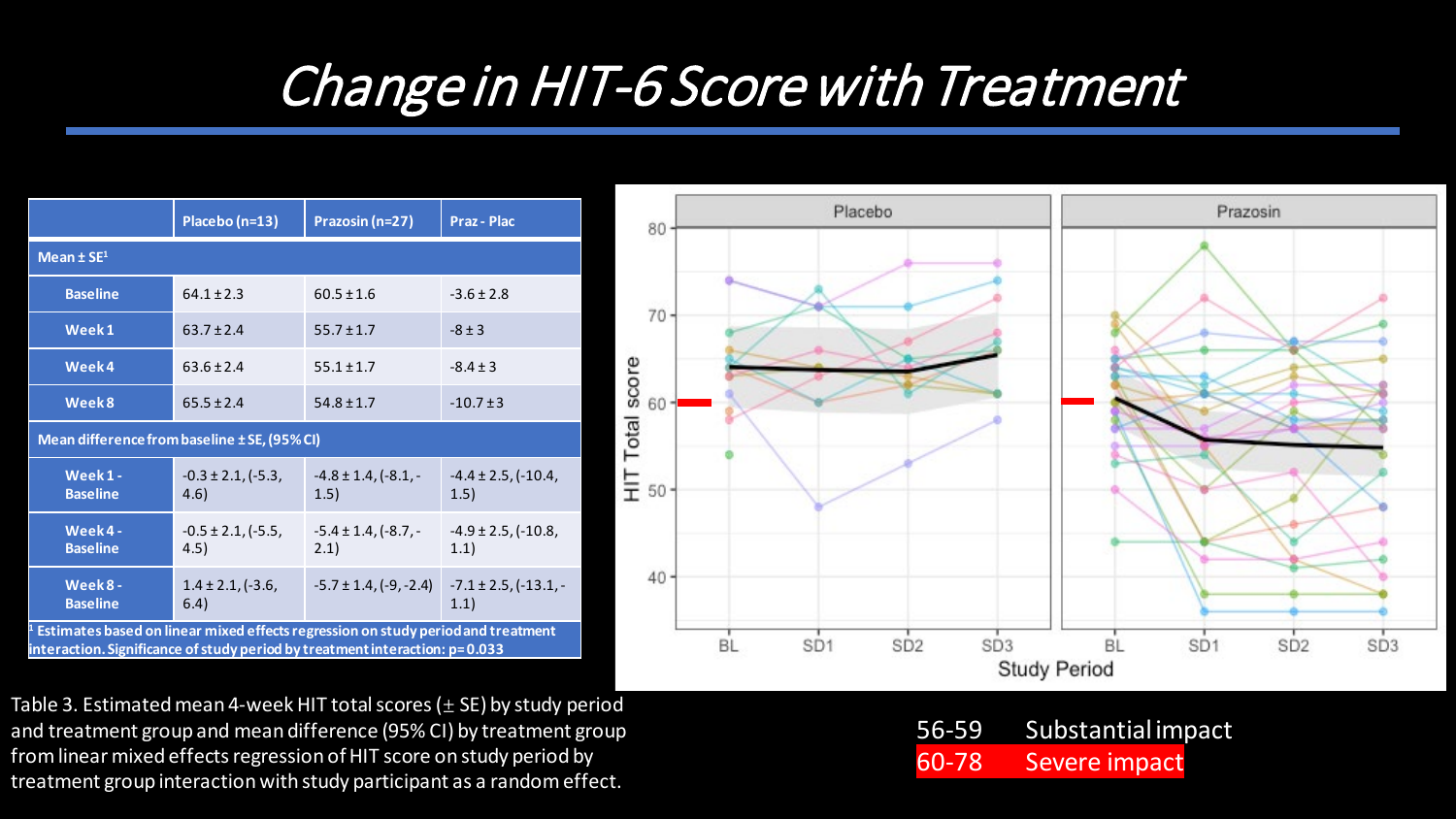# Results for PTSD Checklist (PCL) Scores

|                                                                                                                                                                 | Placebo (n=13)                               | Prazosin (n=27)                          | <b>Praz - Plac</b>                   |
|-----------------------------------------------------------------------------------------------------------------------------------------------------------------|----------------------------------------------|------------------------------------------|--------------------------------------|
| Mean $\pm$ SE <sup>1</sup>                                                                                                                                      |                                              |                                          |                                      |
| <b>Baseline</b>                                                                                                                                                 | $33.7 \pm 5.7$                               | $34.1 \pm 3.9$                           | $0.4 \pm 6.9$                        |
| Week1                                                                                                                                                           | $31.7 \pm 5.8$                               | $26.2 \pm 3.9$                           | $-5.5 \pm 7$                         |
| Week4                                                                                                                                                           | $35.4 \pm 5.8$                               | $23.8 \pm 3.9$                           | $-11.6 \pm 7$                        |
| Week8                                                                                                                                                           | $31.4 \pm 6$                                 | $26 \pm 3.9$                             | $-5.3 \pm 7.1$                       |
|                                                                                                                                                                 | Mean difference from baseline ± SE, (95% CI) |                                          |                                      |
| Week1-<br><b>Baseline</b>                                                                                                                                       | $-2 \pm 3.9$ , $(-11.3)$ ,<br>7.3)           | $-7.9 \pm 2.5$ , ( $-13.9$ , $-$<br>1.9) | $-5.9 \pm 4.6$ , ( $-16.9$ )<br>5.1) |
| Week4-<br><b>Baseline</b>                                                                                                                                       | $1.6 \pm 3.9$ , (-7.7,<br>10.9)              | $-10.3 \pm 2.5$ , $(-16.3, -$<br>4.3)    | $-12 \pm 4.6$ , (-23, -<br>(0.9)     |
| Week8-<br><b>Baseline</b>                                                                                                                                       | $-2.3 \pm 4.1, (-12.1,$<br>7.4)              | $-8.1 \pm 2.5$ , $(-14.1, -$<br>2.1)     | $-5.7 \pm 4.8$ , $(-17.1)$ ,<br>5.7) |
| Estimates based on linear mixed effects regression on study period and treatment<br>interaction. Significance of study period by treatment interaction: p=0.075 |                                              |                                          |                                      |

Table 5. Estimated mean 4-week PCL total scores ( $\pm$  SE) by study period and treatment group and mean difference (95% CI) by treatment group from logistic mixed effects regression of HIT score on study period by treatment group interaction with study participant as a random effect.



Figure 4. PCL total score by study period and treatment group. Mean trajectory for each group estimated from a logistic mixed effects regression of PCL score on study period by treatment group interaction.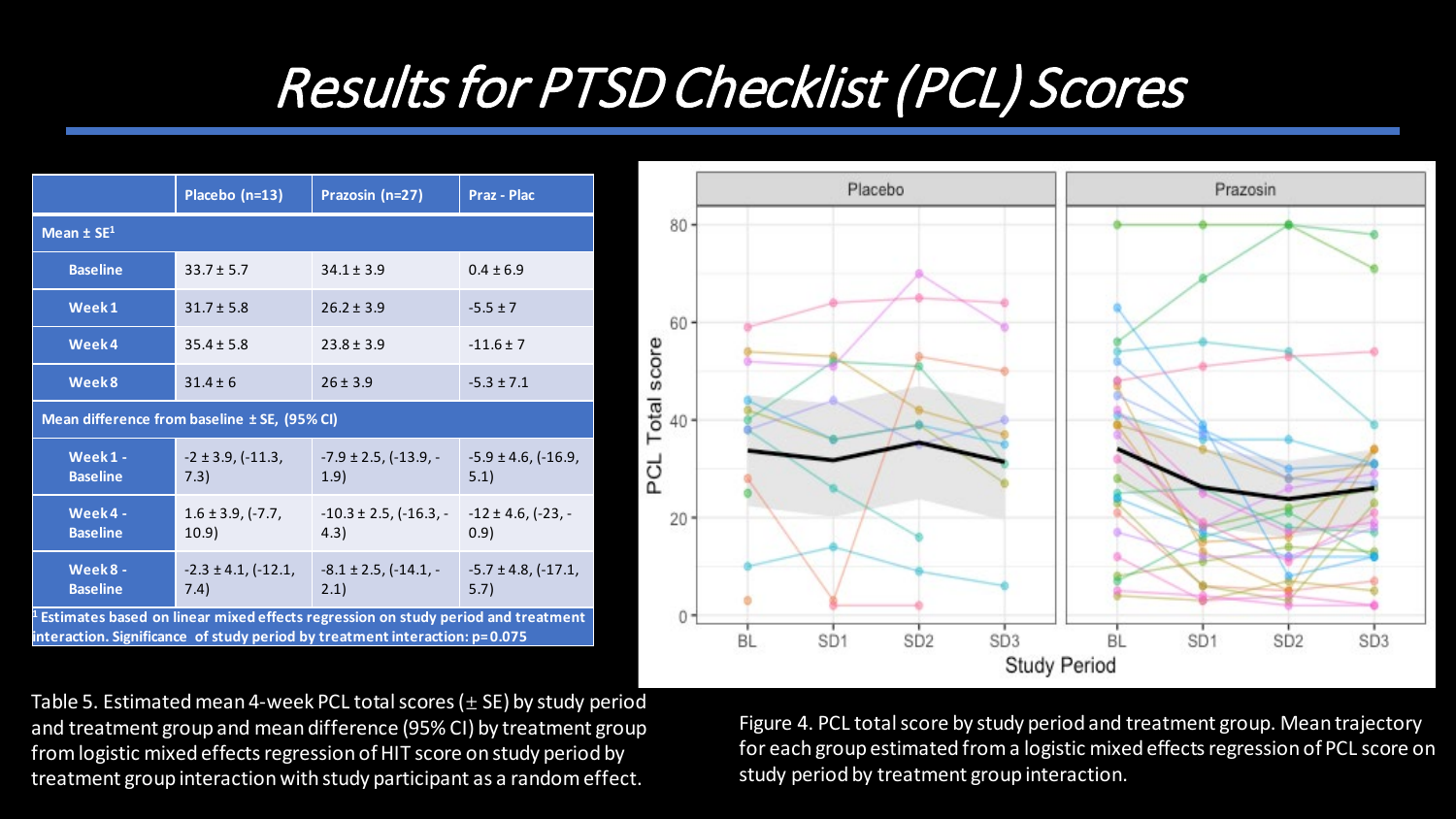## PTH and Sleep

- Analysis of sleep self-report measures and actigraphy data is underway
- Analysis complicated by poor/sporadic correlation between the sleep diaries and actigraphy results – as also reported for other studies
- Our group has developed a method for reconciling discrepancies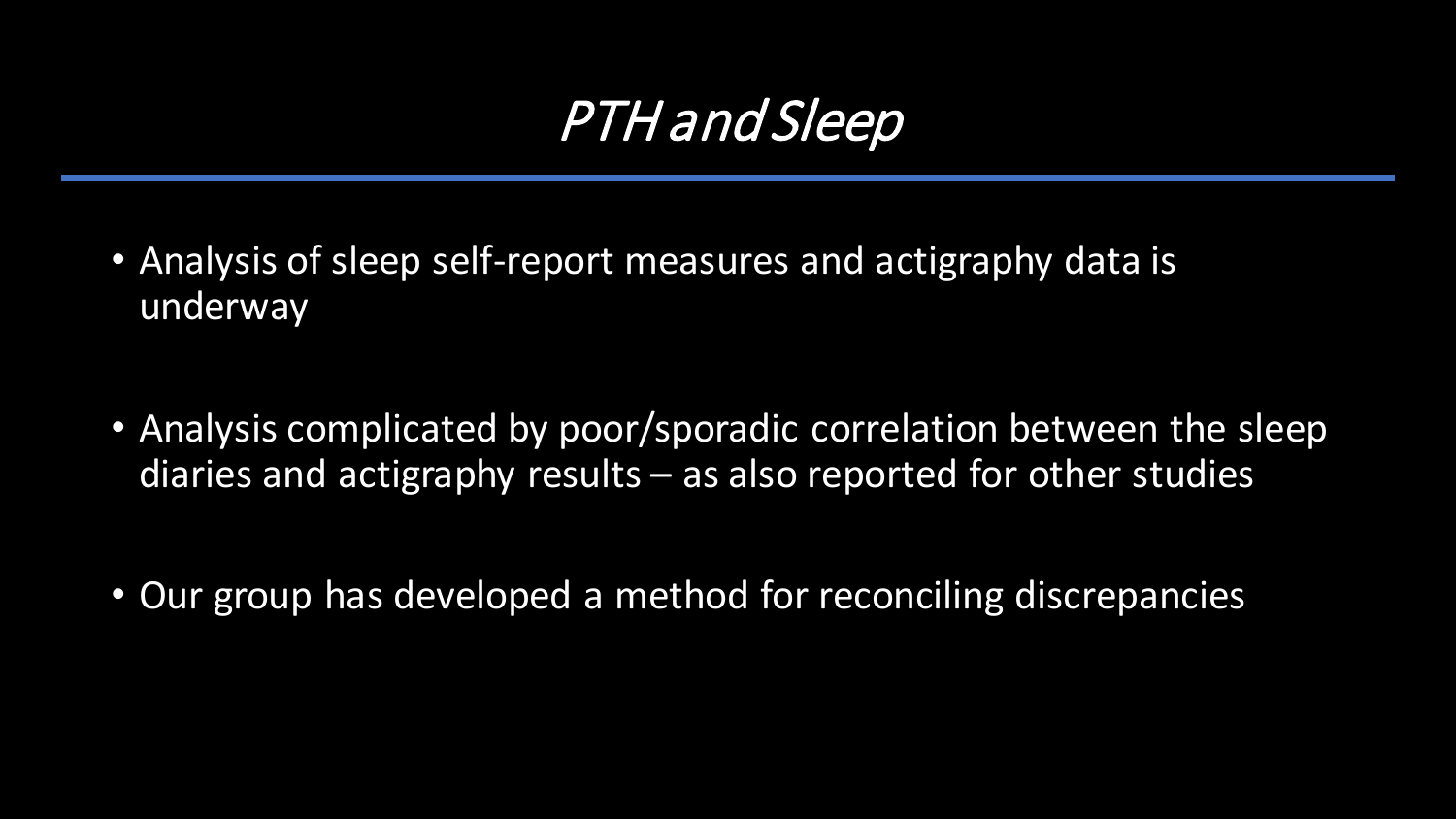## Comparison of Prazosin for PTH Data with Other Studies

|                                                                                                                                               | N                                                          | Baseline 4-wk<br>HA frequency,<br>mean number<br>mod-sey          | Mean change<br>in 4-wk freg<br>mod-sey HA,<br>BL to wk 12<br>(SD) | % having $\geq 50\%$<br>decrease in<br>mean mod-sey<br>HA days, BL to<br>wk 12 | Mean HIT-6<br>score at BL<br>(SD) | Mean change<br>in HIT-6 score,<br>BL to wk 12<br>(SD) |
|-----------------------------------------------------------------------------------------------------------------------------------------------|------------------------------------------------------------|-------------------------------------------------------------------|-------------------------------------------------------------------|--------------------------------------------------------------------------------|-----------------------------------|-------------------------------------------------------|
|                                                                                                                                               | Prazosin for Posttraumatic Headaches due to Mild TBI (RCT) |                                                                   |                                                                   |                                                                                |                                   |                                                       |
| Prazosin                                                                                                                                      | 27                                                         | 18.1(1.6)                                                         | $-12.1(1.1)$                                                      | $76\% + 9$                                                                     | 60.5(1.6)                         | $-5.7(1.4)$                                           |
| Placebo                                                                                                                                       | 13                                                         | 19.5(2.2)                                                         | $-7.3(1.8)$                                                       | $36\% \pm 15$                                                                  | 64.1(2.4)                         | 1.4(2.1)                                              |
| Praz-plac                                                                                                                                     |                                                            | $-1.4(2.7)$                                                       | $-4.7(2.1)$                                                       | 40%                                                                            | $-3.6(2.8)$                       | $-7.1(2.5)$                                           |
|                                                                                                                                               |                                                            | Erenumab for Posttraumatic Headaches due to Mild TBI (open label) | (Ashina, H et al. J of Headache and Pain. 2020; 21:62)            |                                                                                |                                   |                                                       |
| Erenumab<br>open label                                                                                                                        | 89                                                         | 15.7(9.6)                                                         | $-2.8(6.8)$                                                       | 28%                                                                            | 61.6(5.2)                         | $-4.6(7.3)$                                           |
| Topiramate for Chronic Migraine (RCT)<br>(Silberstein SD et al. Headache. 2007; 47:170-180; Silberstein et al. Headache. 2009;49(8):1153-62.) |                                                            |                                                                   |                                                                   |                                                                                |                                   |                                                       |
| Topiramate                                                                                                                                    | 153                                                        | 17.1(5.8)                                                         | $-6.4(5.8)$                                                       | 37.3%                                                                          | Not available                     | Not available                                         |
| Placebo                                                                                                                                       | 153                                                        | 17.0(5.0)                                                         | $-4.7(6.1)$                                                       | 28.8%                                                                          | Not available                     | Not available                                         |
| Top-plac                                                                                                                                      |                                                            | 0.1                                                               | $-1.7$                                                            | 8.5%                                                                           | Not available                     | Not available                                         |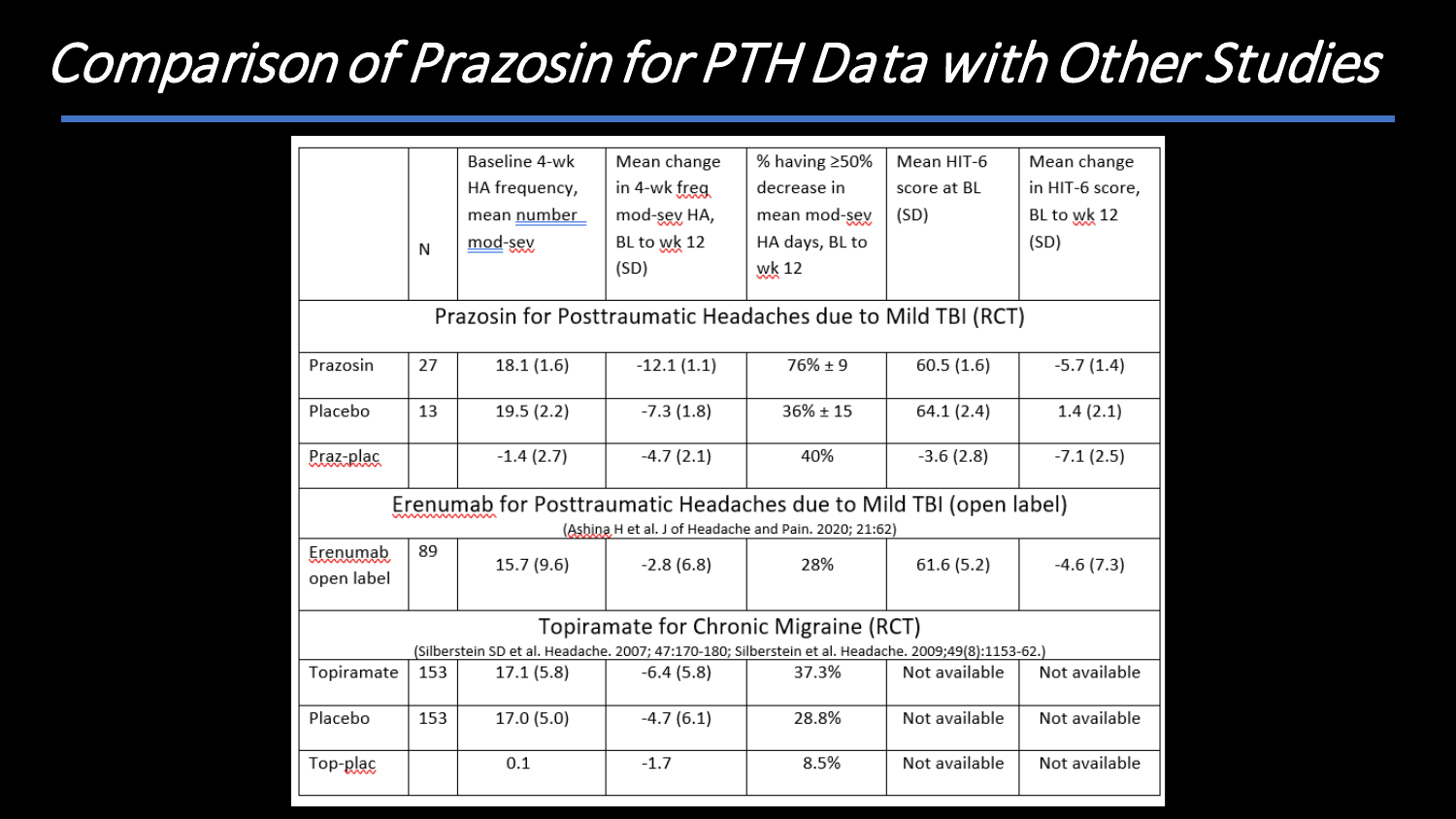### One Prazosin Study Participant – "Don"

- Mid-50s male Marines, Navy, multiple combat deployments
- Headache onset within 1 day of close-range IED blast in 2006
- Frequent severe headaches unresponsive to multiple medications and other treatments
- 5 types of headaches migraine, tension-type, cervicogenic, mixed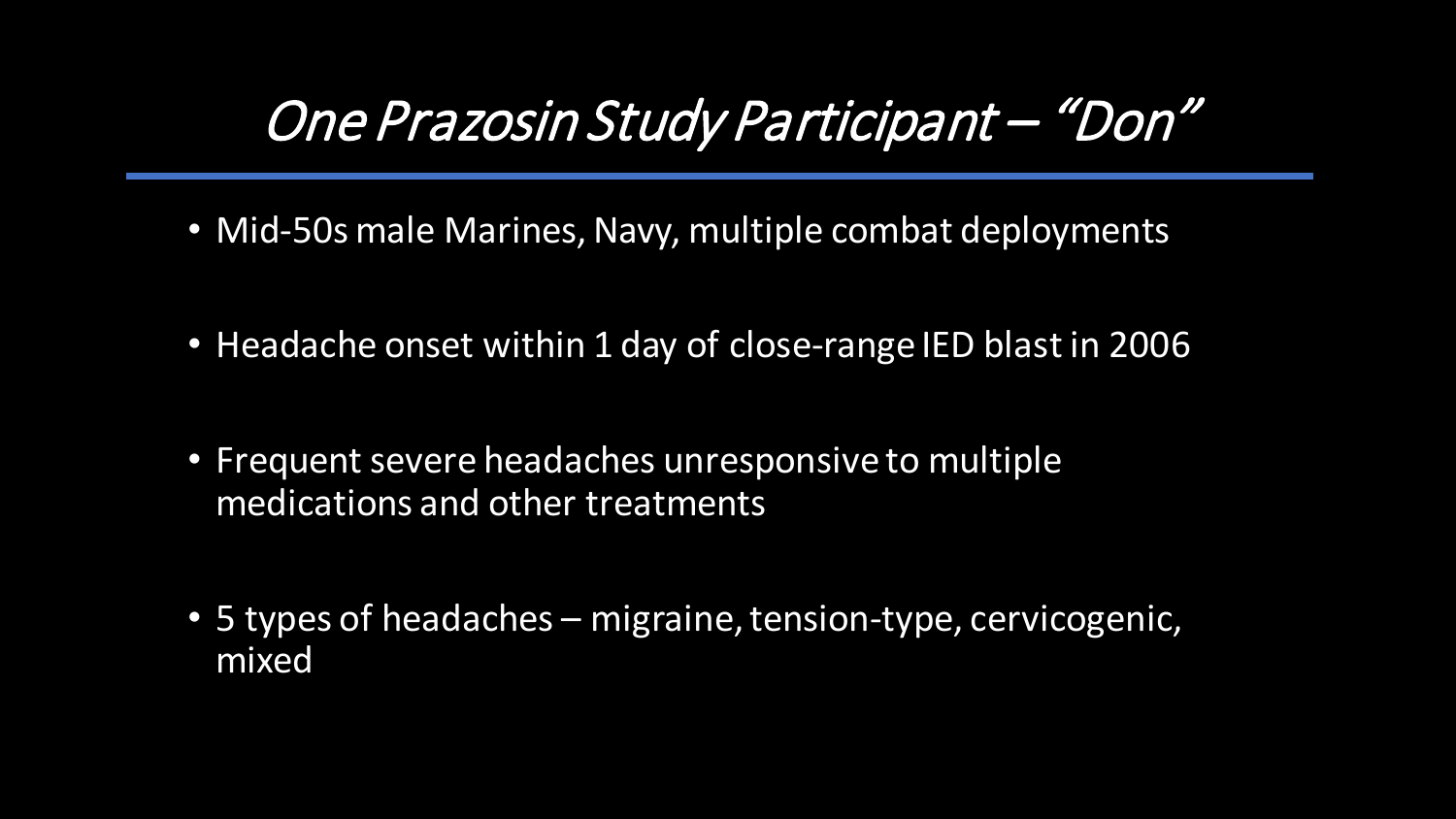#### One Prazosin Study Participant – "Don"

- Failed prior multiple treatments: topiramate, gabapentin, atenolol, verapamil, butterbur, acupuncture, massage, TENS unit, Cefaly
- Current prophylaxis: Botulinum toxin, amitriptyline, magnesium, riboflavin, Coenzyme Q
- Current rescue medications: "cocktail" consisting of tizanidine, diclofenac, cyproheptadine, rizatriptan +/- Vicodin when especially severe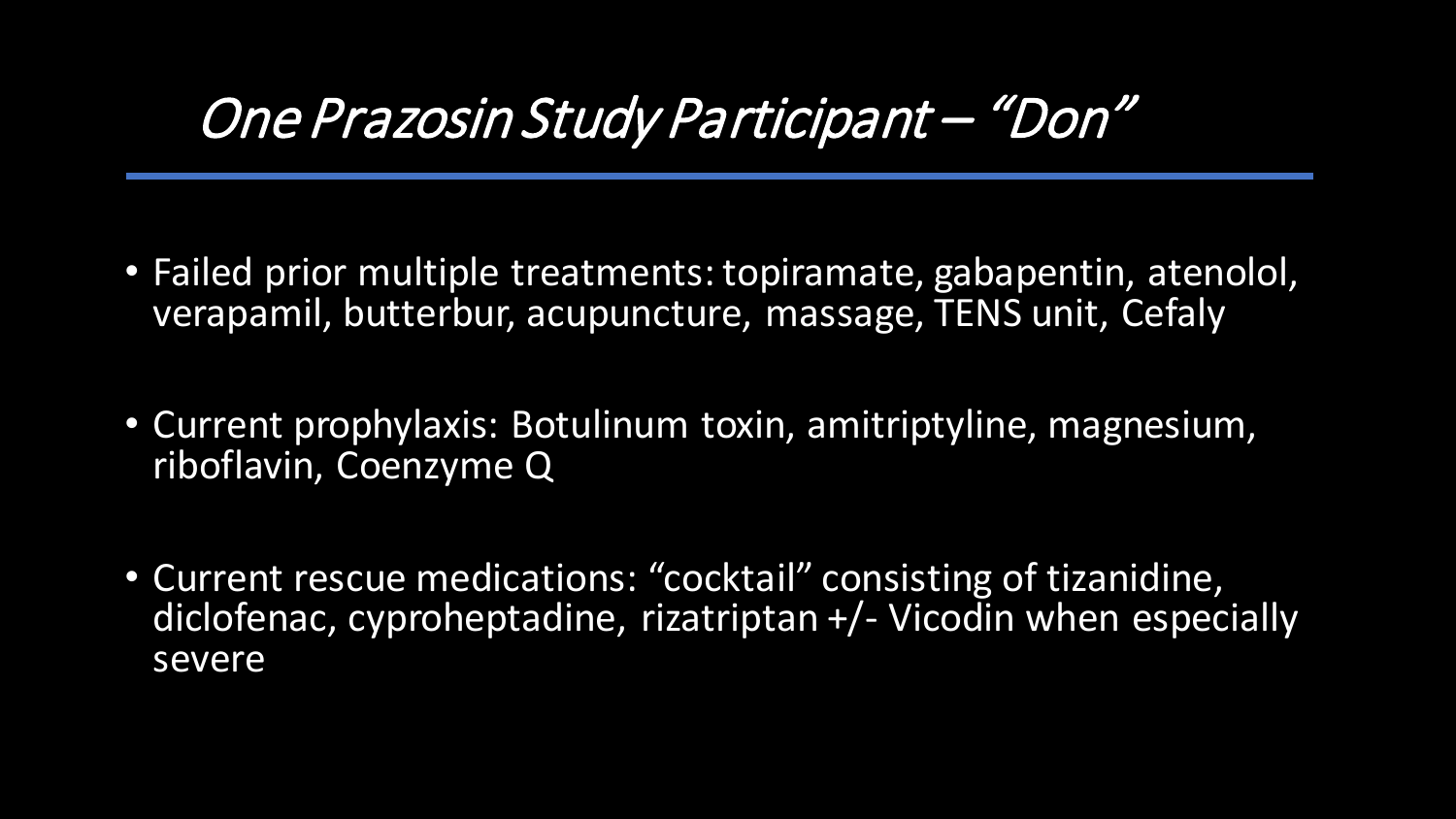## Don's Response to Treatment with Study Drug

| 4-week                | <b>Pre-Treatment</b> | <b>Post-Treatment</b> |
|-----------------------|----------------------|-----------------------|
| HA frequency (days)   | 17                   |                       |
| Rescue med use (days) |                      |                       |

"If I'm on placebo, I want to stay on it"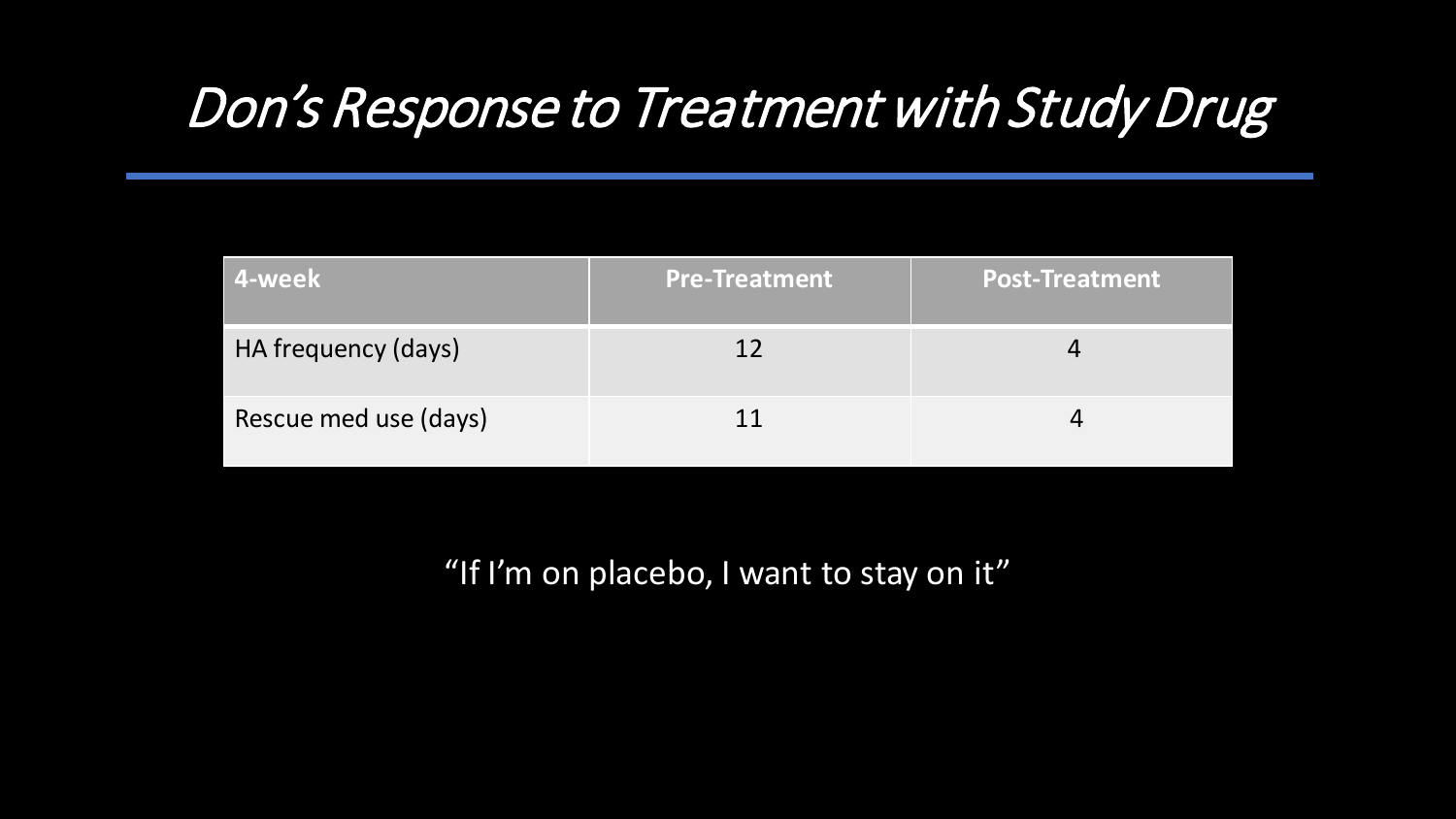#### Research Directions

- Relationship of PTH to glymphatic function
- Identify characteristics of prazosin responders with the goal of personalizing treatment of PTH and comorbid conditions
- Biomarker analysis, including serum, pupillometry